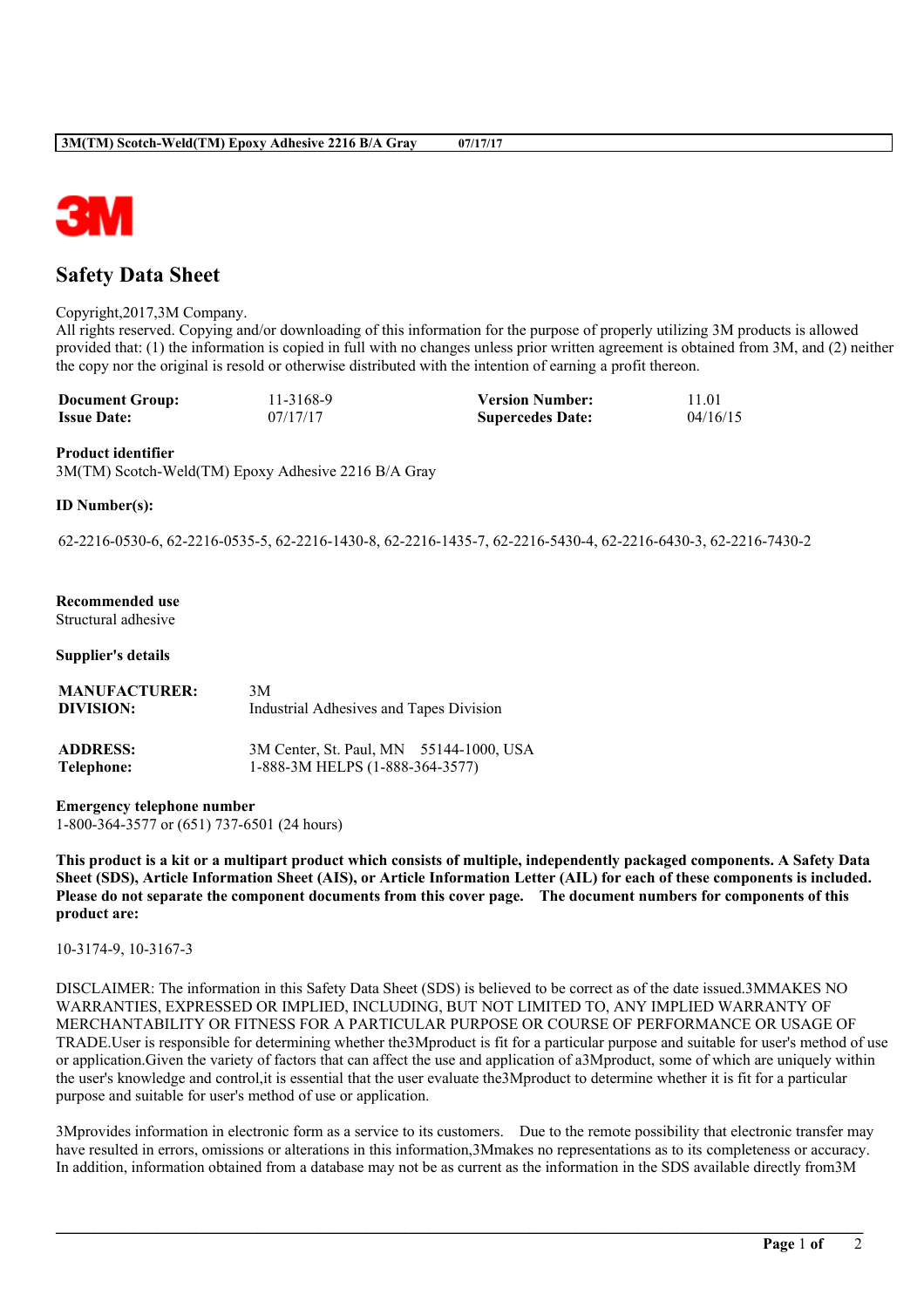**3M USA SDSs are available at www.3M.com**

**\_\_\_\_\_\_\_\_\_\_\_\_\_\_\_\_\_\_\_\_\_\_\_\_\_\_\_\_\_\_\_\_\_\_\_\_\_\_\_\_\_\_\_\_\_\_\_\_\_\_\_\_\_\_\_\_\_\_\_\_\_\_\_\_\_\_\_\_\_\_\_\_\_\_\_\_\_\_\_\_\_\_\_\_\_\_\_\_\_\_\_\_\_\_\_\_\_\_\_\_\_\_\_\_**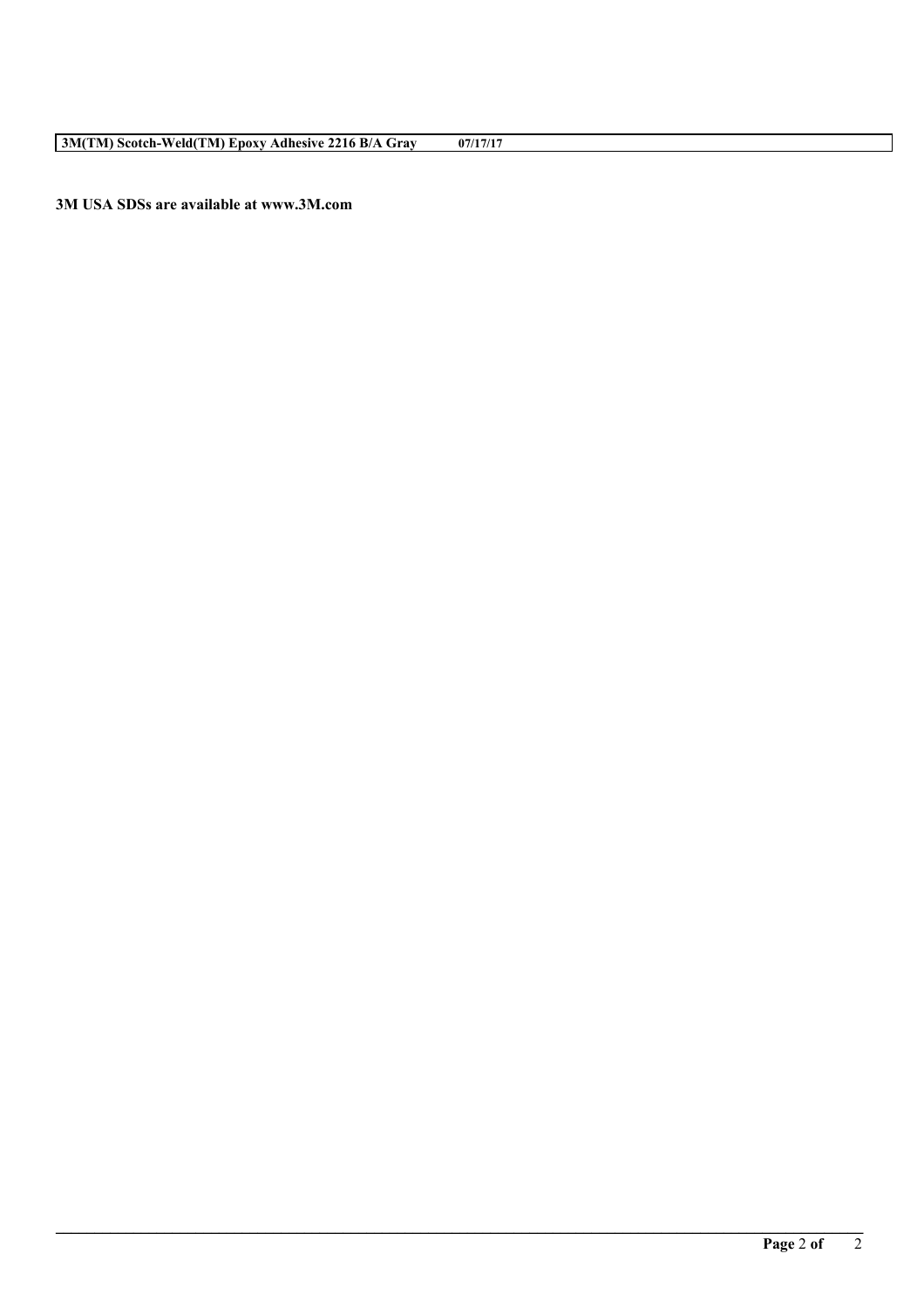

# **Safety Data Sheet**

Copyright,2017,3M Company.

All rights reserved. Copying and/or downloading of this information for the purpose of properly utilizing 3M products is allowed provided that: (1) the information is copied in full with no changes unless prior written agreement is obtained from 3M, and (2) neither the copy nor the original is resold or otherwise distributed with the intention of earning a profit thereon.

 $\mathcal{L}_\mathcal{L} = \mathcal{L}_\mathcal{L} = \mathcal{L}_\mathcal{L} = \mathcal{L}_\mathcal{L} = \mathcal{L}_\mathcal{L} = \mathcal{L}_\mathcal{L} = \mathcal{L}_\mathcal{L} = \mathcal{L}_\mathcal{L} = \mathcal{L}_\mathcal{L} = \mathcal{L}_\mathcal{L} = \mathcal{L}_\mathcal{L} = \mathcal{L}_\mathcal{L} = \mathcal{L}_\mathcal{L} = \mathcal{L}_\mathcal{L} = \mathcal{L}_\mathcal{L} = \mathcal{L}_\mathcal{L} = \mathcal{L}_\mathcal{L}$ 

| <b>Document Group:</b> | 10-3167-3 | <b>Version Number:</b>  | 28.00    |
|------------------------|-----------|-------------------------|----------|
| <b>Issue Date:</b>     | 12/07/17  | <b>Supercedes Date:</b> | 07/17/17 |

# **SECTION 1: Identification**

# **1.1. Product identifier**

3M(TM) Scotch-Weld(TM) Epoxy Adhesive 2216 Gray Part B

**Product Identification Numbers** 62-2216-8530-8, 62-2216-8535-7, 62-2216-9530-7

# **1.2. Recommended use and restrictions on use**

**Recommended use** Structural adhesive

| 3M                                      |
|-----------------------------------------|
| Industrial Adhesives and Tapes Division |
| 3M Center, St. Paul, MN 55144-1000, USA |
| 1-888-3M HELPS (1-888-364-3577)         |
|                                         |

**1.4. Emergency telephone number** 1-800-364-3577 or (651) 737-6501 (24 hours)

# **SECTION 2: Hazard identification**

# **2.1. Hazard classification**

Serious Eye Damage/Irritation: Category 2B. Skin Sensitizer: Category 1.

**2.2. Label elements Signal word** Warning

**Symbols** Exclamation mark |

**Pictograms**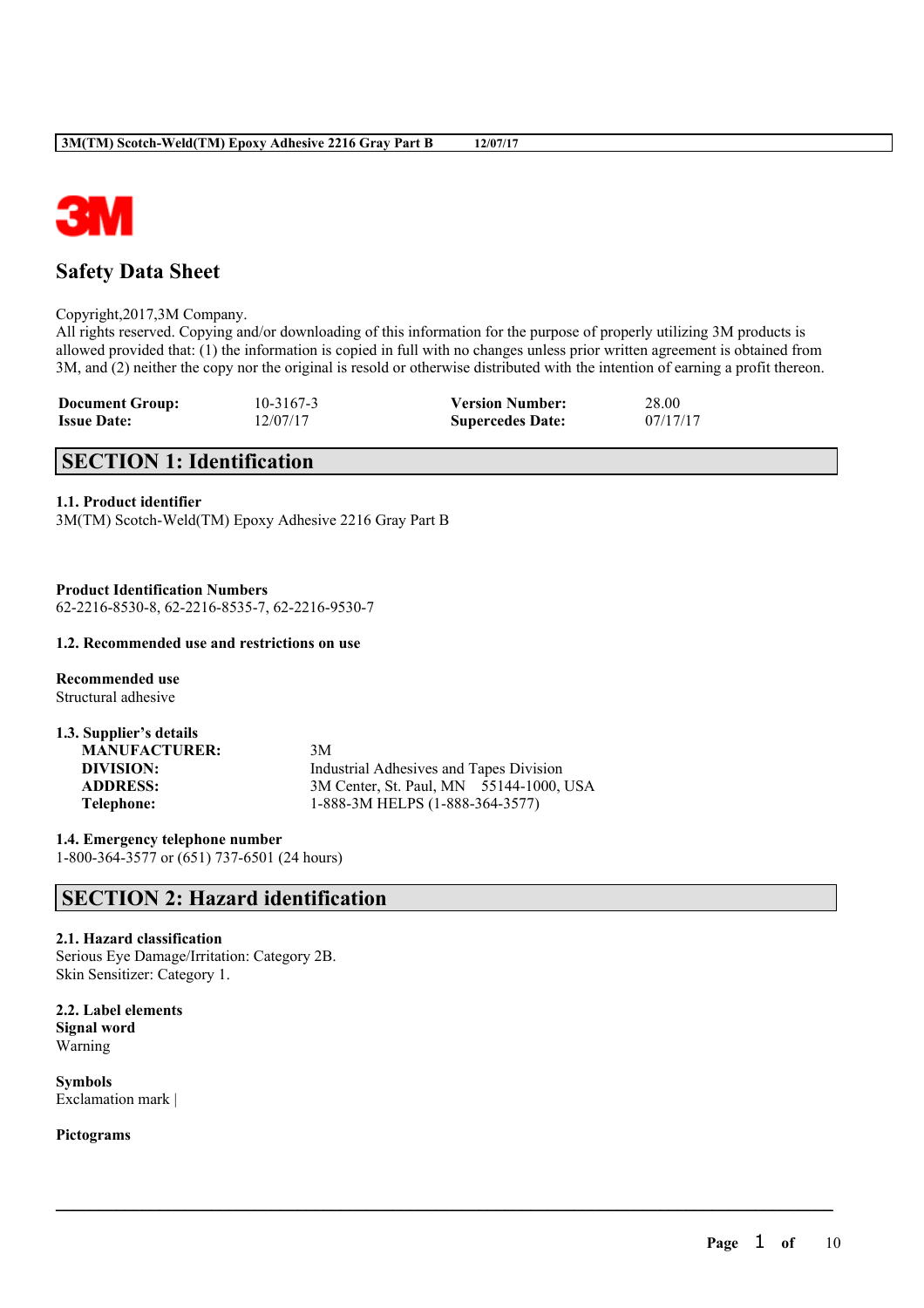

**Hazard Statements** Causes eye irritation. May cause an allergic skin reaction.

#### **Precautionary Statements**

#### **Prevention:**

Avoid breathing dust/fume/gas/mist/vapors/spray. Wear protective gloves. Wash thoroughly after handling. Contaminated work clothing must not be allowed out of the workplace.

#### **Response:**

IF IN EYES: Rinse cautiously with water for several minutes. Remove contact lenses, if present and easy to do. Continue rinsing.

If eye irritation persists: Get medical advice/attention.

IF ON SKIN: Wash with plenty of soap and water.

If skin irritation or rash occurs: Get medical advice/attention.

Wash contaminated clothing before reuse.

# **Disposal:**

Dispose of contents/container in accordance with applicable local/regional/national/international regulations.

# **SECTION 3: Composition/information on ingredients**

| Ingredient       | C.A.S. No.        | $\frac{9}{6}$ by Wt     |
|------------------|-------------------|-------------------------|
| Epoxy Resin      | $125068 - 38 - 6$ | 70 - 80 Trade Secret *  |
| Kaolin           | 1332-58-7         | 20 - 30 Trade Secret *  |
| Titanium Dioxide | 13463-67-7        | $\leq 1$ Trade Secret * |

\*The specific chemical identity and/or exact percentage (concentration) of this composition has been withheld as a trade secret.

# **SECTION 4: First aid measures**

# **4.1. Description of first aid measures**

#### **Inhalation:**

Remove person to fresh air. If you feel unwell, get medical attention.

#### **Skin Contact:**

Immediately wash with soap and water. Remove contaminated clothing and wash before reuse. If signs/symptoms develop, get medical attention.

# **Eye Contact:**

Flush with large amounts of water. Remove contact lenses if easy to do. Continue rinsing. If signs/symptoms persist, get medical attention.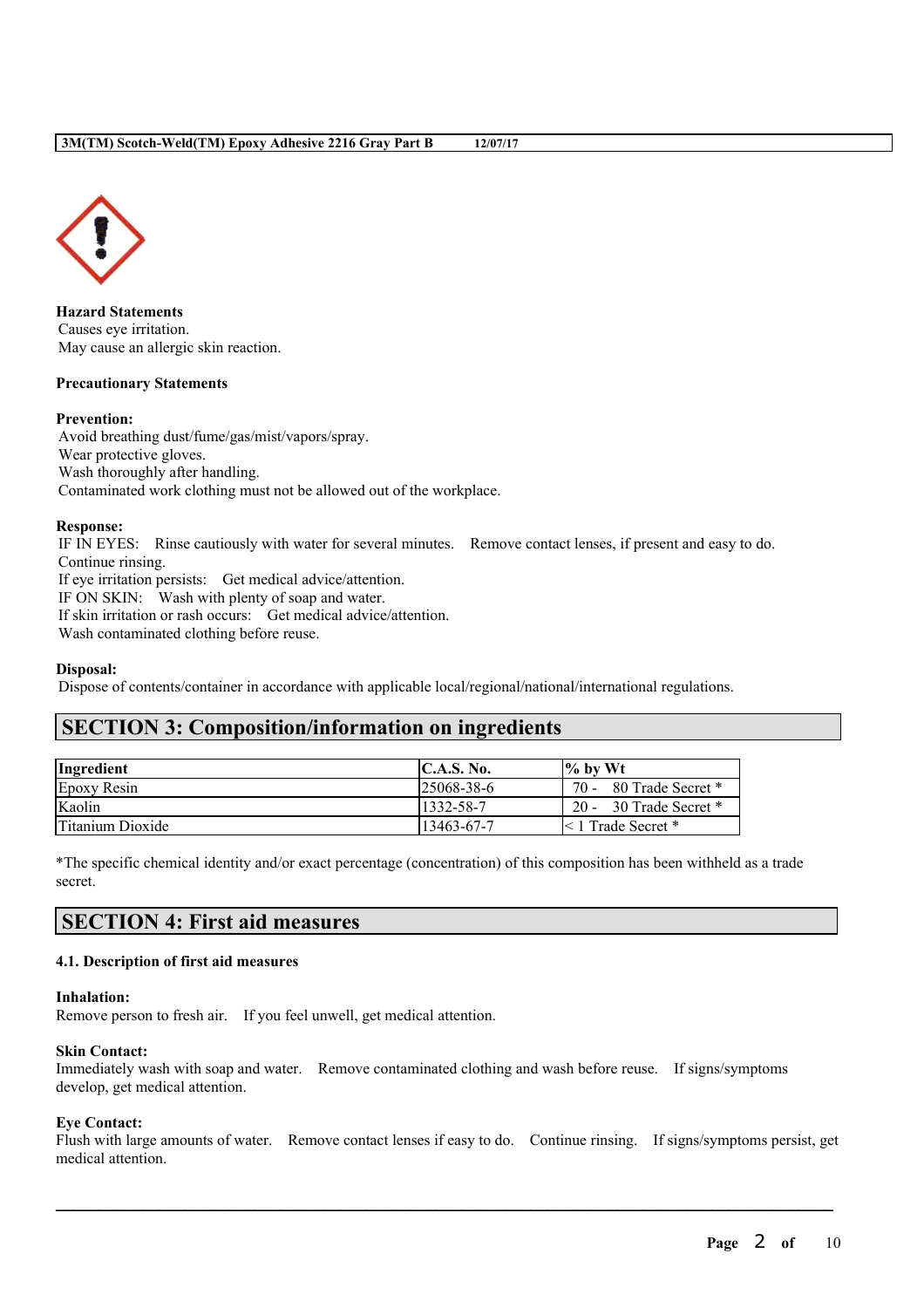# **If Swallowed:**

Rinse mouth. If you feel unwell, get medical attention.

# **4.2. Most important symptoms and effects, both acute and delayed**

See Section 11.1. Information on toxicological effects.

#### **4.3. Indication of any immediate medical attention and special treatment required** Not applicable

# **SECTION 5: Fire-fighting measures**

# **5.1. Suitable extinguishing media**

In case of fire: Use a fire fighting agent suitable for ordinary combustible material such as water or foam to extinguish.

# **5.2. Special hazards arising from the substance or mixture**

None inherent in this product.

# **Hazardous Decomposition or By-Products**

**Substance Condition** Aldehydes During Combustion Hydrocarbons During Combustion Carbon monoxide During Combustion Carbon dioxide During Combustion Hydrogen Chloride During Combustion Ketones During Combustion Toxic Vapor, Gas, Particulate During Combustion

# **5.3. Special protective actions for fire-fighters**

No special protective actions for fire-fighters are anticipated.

# **SECTION 6: Accidental release measures**

# **6.1. Personal precautions, protective equipment and emergency procedures**

Evacuate area. Ventilate the area with fresh air. For large spill, or spills in confined spaces, provide mechanical ventilation to disperse or exhaust vapors, in accordance with good industrial hygiene practice. Refer to other sections of this SDS for information regarding physical and health hazards, respiratory protection, ventilation, and personal protective equipment.

# **6.2. Environmental precautions**

Avoid release to the environment. For larger spills, cover drains and build dikes to prevent entry into sewer systems or bodies of water.

# **6.3. Methods and material for containment and cleaning up**

Contain spill. Working from around the edges of the spill inward, cover with bentonite, vermiculite, or commercially available inorganic absorbent material. Mix in sufficient absorbent until it appears dry. Remember, adding an absorbent material does not remove a physical, health, or environmental hazard. Collect as much of the spilled material as possible. Place in a closed container approved for transportation by appropriate authorities. Clean up residue with an appropriate solvent selected by a qualified and authorized person. Ventilate the area with fresh air. Read and follow safety precautions on the solvent label and SDS. Seal the container. Dispose of collected material as soon as possible in accordance with applicable local/regional/national/international regulations.

 $\mathcal{L}_\mathcal{L} = \mathcal{L}_\mathcal{L} = \mathcal{L}_\mathcal{L} = \mathcal{L}_\mathcal{L} = \mathcal{L}_\mathcal{L} = \mathcal{L}_\mathcal{L} = \mathcal{L}_\mathcal{L} = \mathcal{L}_\mathcal{L} = \mathcal{L}_\mathcal{L} = \mathcal{L}_\mathcal{L} = \mathcal{L}_\mathcal{L} = \mathcal{L}_\mathcal{L} = \mathcal{L}_\mathcal{L} = \mathcal{L}_\mathcal{L} = \mathcal{L}_\mathcal{L} = \mathcal{L}_\mathcal{L} = \mathcal{L}_\mathcal{L}$ 

# **SECTION 7: Handling and storage**

# **7.1. Precautions for safe handling**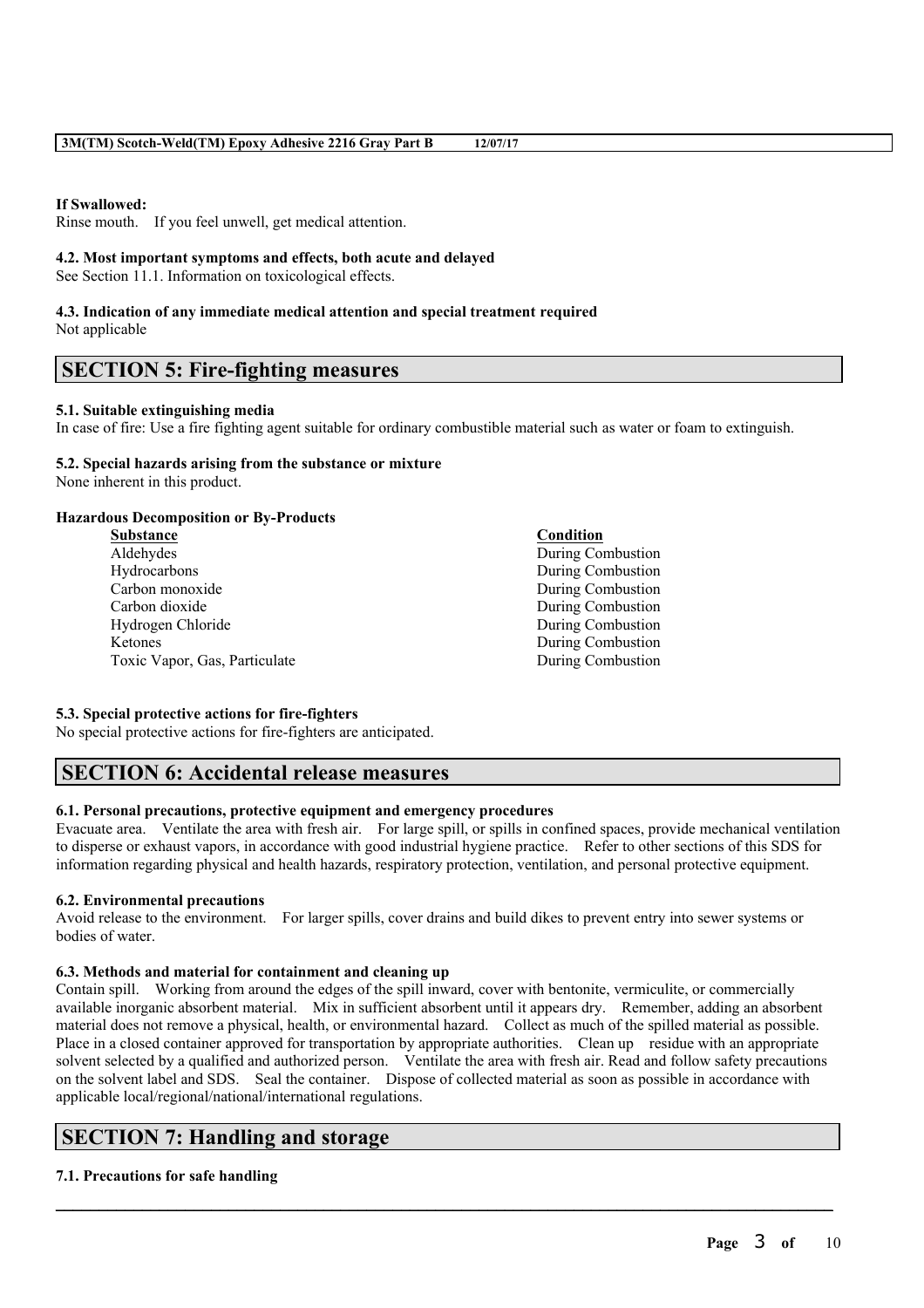# **3M(TM) Scotch-Weld(TM) Epoxy Adhesive 2216 Gray Part B 12/07/17**

For industrial or professional use only. Avoid breathing dust/fume/gas/mist/vapors/spray. Do not get in eyes, on skin, or on clothing. Do not eat, drink or smoke when using this product. Wash thoroughly after handling. Contaminated work clothing should not be allowed out of the workplace. Avoid release to the environment. Wash contaminated clothing before reuse. Avoid contact with oxidizing agents (eg. chlorine, chromic acid etc.)

### **7.2. Conditions for safe storage including any incompatibilities**

Store away from acids. Store away from oxidizing agents.

# **SECTION 8: Exposure controls/personal protection**

#### **8.1. Control parameters**

#### **Occupational exposure limits**

If a component is disclosed in section 3 but does not appear in the table below, an occupational exposure limit is not available for the component.

| Ingredient                     | <b>C.A.S. No.</b> | Agency       | Limit type                       | <b>Additional Comments</b> |
|--------------------------------|-------------------|--------------|----------------------------------|----------------------------|
| <b>DUST, INERT OR NUISANCE</b> | 1332-58-7         | <b>OSHA</b>  | TWA(as total dust):15            |                            |
|                                |                   |              | mg/m3;TWA(as total dust):50      |                            |
|                                |                   |              | millions of particles/cu. ft.(15 |                            |
|                                |                   |              | mg/m3);TWA(respirable            |                            |
|                                |                   |              | fraction):15 millions of         |                            |
|                                |                   |              | particles/cu. ft.(5              |                            |
|                                |                   |              | mg/m3);TWA(respirable            |                            |
|                                |                   |              | fraction):5 mg/m3                |                            |
| Kaolin                         | 1332-58-7         | <b>ACGIH</b> | TWA(respirable fraction):2       | A4: Not class. as human    |
|                                |                   |              | mg/m3                            | carcin                     |
| <b>KAOLIN, TOTAL DUST</b>      | 1332-58-7         | <b>OSHA</b>  | TWA(as total dust):15            |                            |
|                                |                   |              | mg/m3;TWA(respirable             |                            |
|                                |                   |              | fraction): $5 \text{ mg/m}$ 3    |                            |
| <b>Titanium Dioxide</b>        | 13463-67-7        | <b>ACGIH</b> | $TWA:10$ mg/m $3$                | A4: Not class. as human    |
|                                |                   |              |                                  | carcin                     |
| Titanium Dioxide               | 13463-67-7        | <b>OSHA</b>  | TWA(as total dust):15 mg/m3      |                            |

ACGIH : American Conference of Governmental Industrial Hygienists

AIHA : American Industrial Hygiene Association

CMRG : Chemical Manufacturer's Recommended Guidelines

OSHA : United States Department of Labor - Occupational Safety and Health Administration

TWA: Time-Weighted-Average

STEL: Short Term Exposure Limit

CEIL: Ceiling

#### **8.2. Exposure controls**

#### **8.2.1. Engineering controls**

Provide ventilated enclosure for heat curing. Provide appropriate local exhaust ventilation for cutting, grinding, sanding or machining. Use general dilution ventilation and/or local exhaust ventilation to control airborne exposures to below relevant Exposure Limits and/or control dust/fume/gas/mist/vapors/spray. If ventilation is not adequate, use respiratory protection equipment.

# **8.2.2. Personal protective equipment (PPE)**

# **Eye/face protection**

Select and use eye/face protection to prevent contact based on the results of an exposure assessment. The following eye/face protection(s) are recommended: Indirect Vented Goggles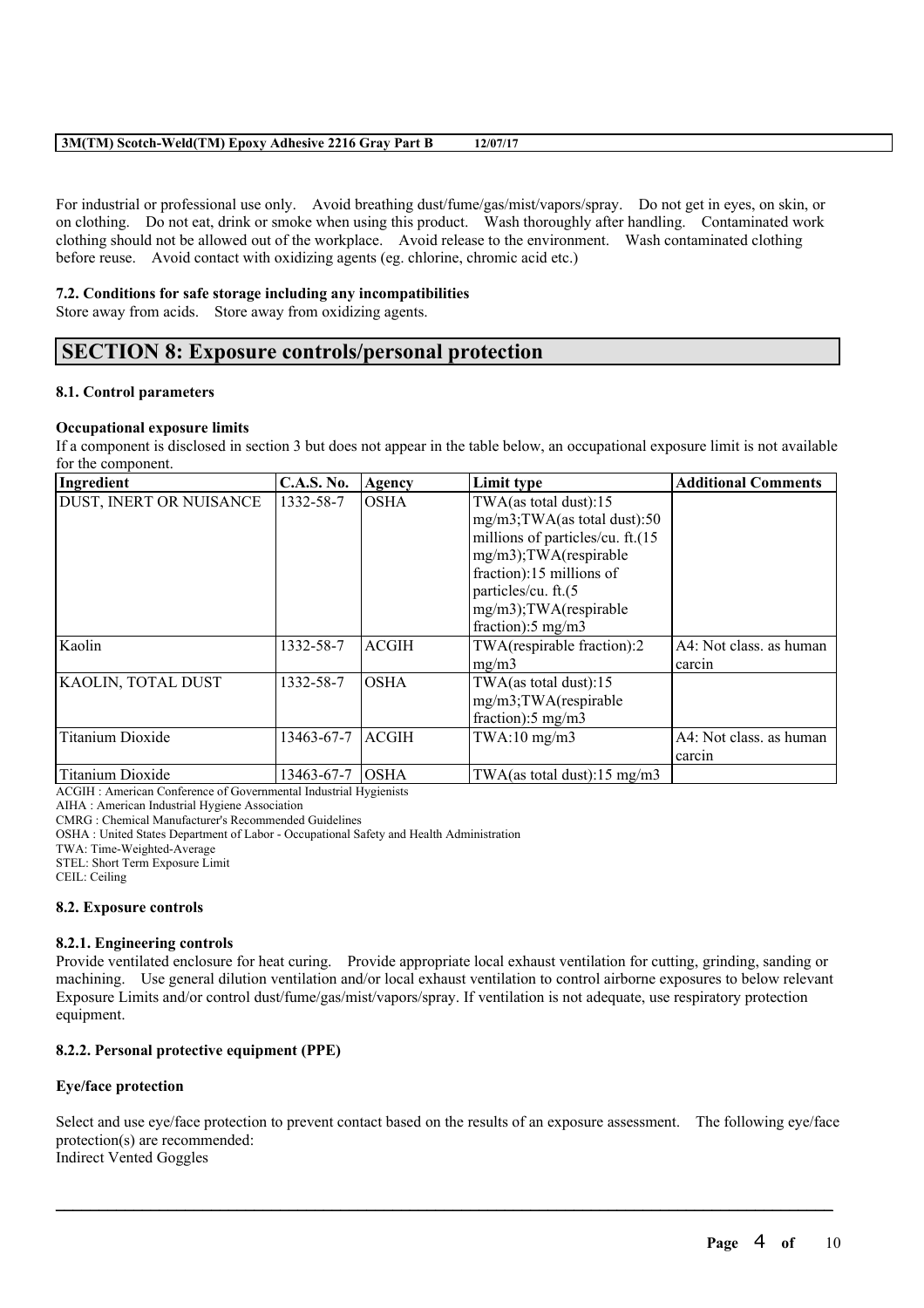|  |  |  |  |  | 3M(TM) Scotch-Weld(TM) Epoxy Adhesive 2216 Gray Part B |  | 12/07/17 |
|--|--|--|--|--|--------------------------------------------------------|--|----------|
|--|--|--|--|--|--------------------------------------------------------|--|----------|

#### **Skin/hand protection**

Select and use gloves and/or protective clothing approved to relevant local standards to prevent skin contact based on the results of an exposure assessment. Selection should be based on use factors such as exposure levels, concentration of the substance or mixture, frequency and duration, physical challenges such as temperature extremes, and other use conditions. Consult with your glove and/or protective clothing manufacturer for selection of appropriate compatible gloves/protective clothing. Note: Nitrile gloves may be worn over polymer laminate gloves to improve dexterity. Gloves made from the following material(s) are recommended: Polymer laminate

### **Respiratory protection**

An exposure assessment may be needed to decide if a respirator is required. If a respirator is needed, use respirators as part of a full respiratory protection program. Based on the results of the exposure assessment, select from the following respirator type(s) to reduce inhalation exposure:

Half facepiece or full facepiece air-purifying respirator suitable for organic vapors and particulates

For questions about suitability for a specific application, consult with your respirator manufacturer.

# **SECTION 9: Physical and chemical properties**

# **9.1. Information on basic physical and chemical properties**

| <b>General Physical Form:</b>             | Liquid                                                                                                 |
|-------------------------------------------|--------------------------------------------------------------------------------------------------------|
| <b>Specific Physical Form:</b>            | Viscous Liquid                                                                                         |
| Odor, Color, Grade:                       | Gray very slight epoxy odor.                                                                           |
| <b>Odor threshold</b>                     | No Data Available                                                                                      |
| рH                                        | Not Applicable                                                                                         |
| <b>Melting point</b>                      | Not Applicable                                                                                         |
| <b>Boiling Point</b>                      | Not Applicable                                                                                         |
| <b>Flash Point</b>                        | 248 °C [Test Method: Pensky-Martens Closed Cup]                                                        |
| <b>Evaporation rate</b>                   | Not Applicable                                                                                         |
| <b>Flammability (solid, gas)</b>          | Not Applicable                                                                                         |
| <b>Flammable Limits(LEL)</b>              | Not Applicable                                                                                         |
| <b>Flammable Limits(UEL)</b>              | Not Applicable                                                                                         |
| <b>Vapor Pressure</b>                     | $\leq$ =0.1 mmHg [@ 25 °C]                                                                             |
| <b>Vapor Density</b>                      | Not Applicable                                                                                         |
| <b>Density</b>                            | 1.33 g/ml $[@ 20 °C]$                                                                                  |
| <b>Specific Gravity</b>                   | 1.33 $[@ 20 °C] [Ref Std: WATER=1]$                                                                    |
| <b>Solubility in Water</b>                | N <sub>il</sub>                                                                                        |
| Solubility- non-water                     | No Data Available                                                                                      |
| Partition coefficient: n-octanol/water    | No Data Available                                                                                      |
| <b>Autoignition temperature</b>           | No Data Available                                                                                      |
| <b>Decomposition temperature</b>          | No Data Available                                                                                      |
| <b>Viscosity</b>                          | 75,000 - 150,000 centipoise [Test Method: Brookfield]                                                  |
| <b>Hazardous Air Pollutants</b>           | 0 % weight [Test Method: Calculated]                                                                   |
| Molecular weight                          | No Data Available                                                                                      |
| <b>VOC Less H2O &amp; Exempt Solvents</b> | 3.7 g/l [Test Method: calculated SCAQMD rule 443.1]                                                    |
|                                           | [Details: when used as intended with Part A]                                                           |
| <b>VOC Less H2O &amp; Exempt Solvents</b> | 0 g/l [Test Method: calculated SCAQMD rule 443.1] [Details: as<br>supplied]                            |
| <b>VOC Less H2O &amp; Exempt Solvents</b> | $< 0.5 \%$ [Test Method: calculated SCAQMD rule 443.1]<br>[Details: when used as intended with Part A] |
|                                           |                                                                                                        |

# **SECTION 10: Stability and reactivity**

#### **10.1. Reactivity**

This material may be reactive with certain agents under certain conditions - see the remaining headings in this section.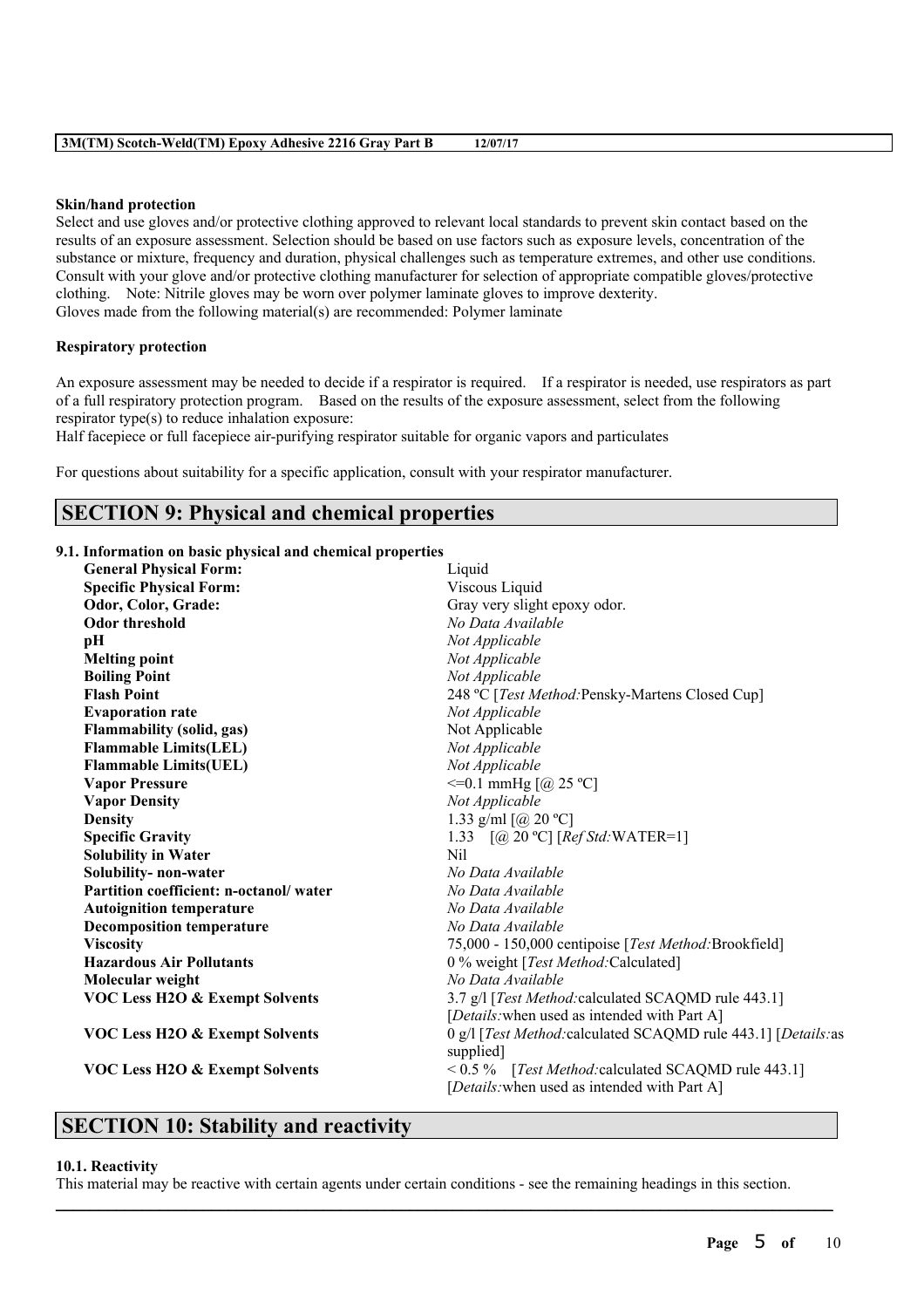**10.2. Chemical stability**

Stable.

#### **10.3. Possibility of hazardous reactions**

Hazardous polymerization will not occur.

#### **10.4. Conditions to avoid**

Heat is generated during cure. Do not cure a mass larger than 50 grams in a confined space to prevent a premature exothermic reaction with production of intense heat and smoke.

**10.5. Incompatible materials** Strong acids Strong oxidizing agents

#### **10.6. Hazardous decomposition products Substance Condition**

None known.

Refer to section 5.2 for hazardous decomposition products during combustion.

# **SECTION 11: Toxicological information**

The information below may not be consistent with the material classification in Section 2 if specific ingredient **classifications are mandated by a competent authority. In addition, toxicological data on ingredients may not be** reflected in the material classification and/or the signs and symptoms of exposure, because an ingredient may be present below the threshold for labeling, an ingredient may not be available for exposure, or the data may not be **relevant to the material as a whole.**

**11.1. Information on Toxicological effects**

**Signs and Symptoms of Exposure**

Based on test data and/or information on the components, this material may produce the following health effects:

#### **Inhalation:**

Respiratory Tract Irritation: Signs/symptoms may include cough, sneezing, nasal discharge, headache, hoarseness, and nose and throat pain.

#### **Skin Contact:**

Mild Skin Irritation: Signs/symptoms may include localized redness, swelling, itching, and dryness. Allergic Skin Reaction (non-photo induced): Signs/symptoms may include redness, swelling, blistering, and itching.

# **Eye Contact:**

Moderate Eye Irritation: Signs/symptoms may include redness, swelling, pain, tearing, and blurred or hazy vision.

#### **Ingestion:**

Gastrointestinal Irritation: Signs/symptoms may include abdominal pain, stomach upset, nausea, vomiting and diarrhea.

# **Carcinogenicity:**

| Ingredient       | <b>CACNI</b><br>No. | Class.<br><b>Description</b>                  | Regulation                                                 |
|------------------|---------------------|-----------------------------------------------|------------------------------------------------------------|
| Titanium Dioxide | 13463-67-7          | .<br>$2B$ :<br>: Possible human carc.<br>GTD. | ı on Cancer<br><i>International</i><br>Agency for Research |
|                  |                     |                                               |                                                            |
|                  |                     |                                               |                                                            |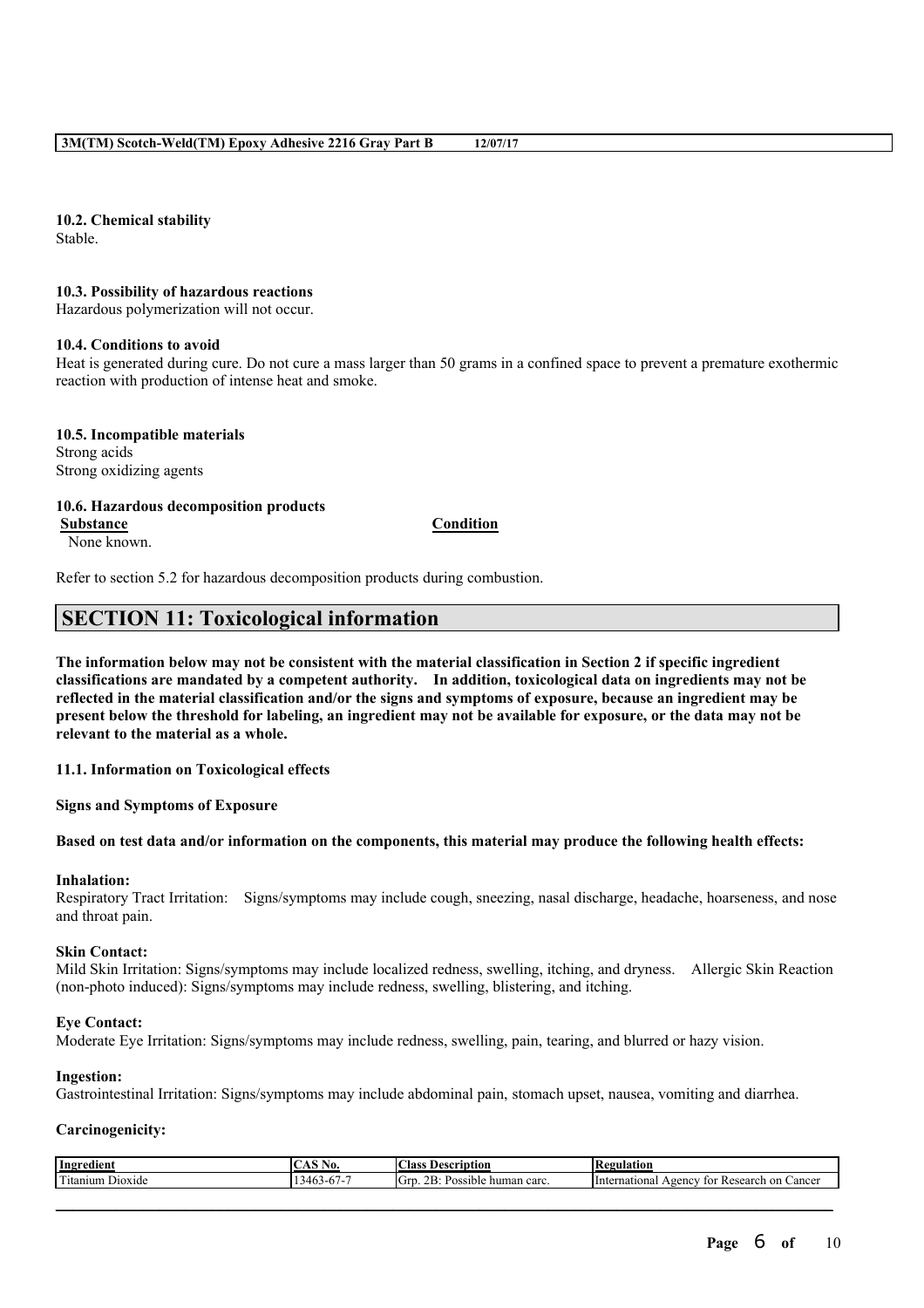# **3M(TM) Scotch-Weld(TM) Epoxy Adhesive 2216 Gray Part B 12/07/17**

#### **Toxicological Data**

If a component is disclosed in section 3 but does not appear in a table below, either no data are available for that endpoint or the data are not sufficient for classification.

#### **Acute Toxicity**

| Name             | Route       | <b>Species</b> | Value                                             |
|------------------|-------------|----------------|---------------------------------------------------|
| Overall product  | Ingestion   |                | No data available; calculated $ATE > 5,000$ mg/kg |
| Epoxy Resin      | Dermal      | Rat            | $LD50 > 1,600$ mg/kg                              |
| Epoxy Resin      | Ingestion   | Rat            | $LD50 > 1,000$ mg/kg                              |
| Kaolin           | Dermal      |                | LD50 estimated to be $> 5,000$ mg/kg              |
| Kaolin           | Ingestion   | Human          | $LD50 > 15,000$ mg/kg                             |
| Titanium Dioxide | Dermal      | Rabbit         | $LD50 > 10,000$ mg/kg                             |
| Titanium Dioxide | Inhalation- | Rat            | $LC50 > 6.82$ mg/l                                |
|                  | Dust/Mist   |                |                                                   |
|                  | (4 hours)   |                |                                                   |
| Titanium Dioxide | Ingestion   | Rat            | $LD50 > 10,000$ mg/kg                             |

 $ATE = acute$  toxicity estimate

# **Skin Corrosion/Irritation**

| Name             | <b>Species</b> | Value                     |
|------------------|----------------|---------------------------|
|                  |                |                           |
| Epoxy Resin      | Rabbit         | Mild irritant             |
| Kaolin           | Professio      | No significant irritation |
|                  | nal            |                           |
|                  | judgeme        |                           |
|                  | nt             |                           |
| Titanium Dioxide | Rabbit         | No significant irritation |

# **Serious Eye Damage/Irritation**

| Name             | <b>Species</b> | Value                     |
|------------------|----------------|---------------------------|
|                  |                |                           |
| Epoxy Resin      | Rabbit         | Moderate irritant         |
| Kaolin           | Professio      | No significant irritation |
|                  | nal            |                           |
|                  | judgeme        |                           |
|                  | nt             |                           |
| Titanium Dioxide | Rabbit         | No significant irritation |

#### **Skin Sensitization**

| Name             | <b>Species</b>   | Value          |
|------------------|------------------|----------------|
| Epoxy Resin      | Human            | Sensitizing    |
|                  | and              |                |
|                  | animal           |                |
| Titanium Dioxide | Human            | Not classified |
|                  | and              |                |
|                  | $\sim$<br>animal |                |

# **Respiratory Sensitization**

| Name                     | $\sim$<br><b>Species</b> | Value                           |
|--------------------------|--------------------------|---------------------------------|
|                          |                          |                                 |
| $\sim$<br>Resin<br>Epoxy | <b>YY</b><br>Human       | $\sim$ $\sim$<br>Not classified |

# **Germ Cell Mutagenicity**

| Name             | Route    | Value                                          |
|------------------|----------|------------------------------------------------|
|                  |          |                                                |
| Epoxy Resin      | In vivo  | Not mutagenic                                  |
| Epoxy Resin      | In Vitro | Some positive data exist, but the data are not |
|                  |          | sufficient for classification                  |
| Titanium Dioxide | In Vitro | Not mutagenic                                  |
| Titanium Dioxide | In vivo  | Not mutagenic                                  |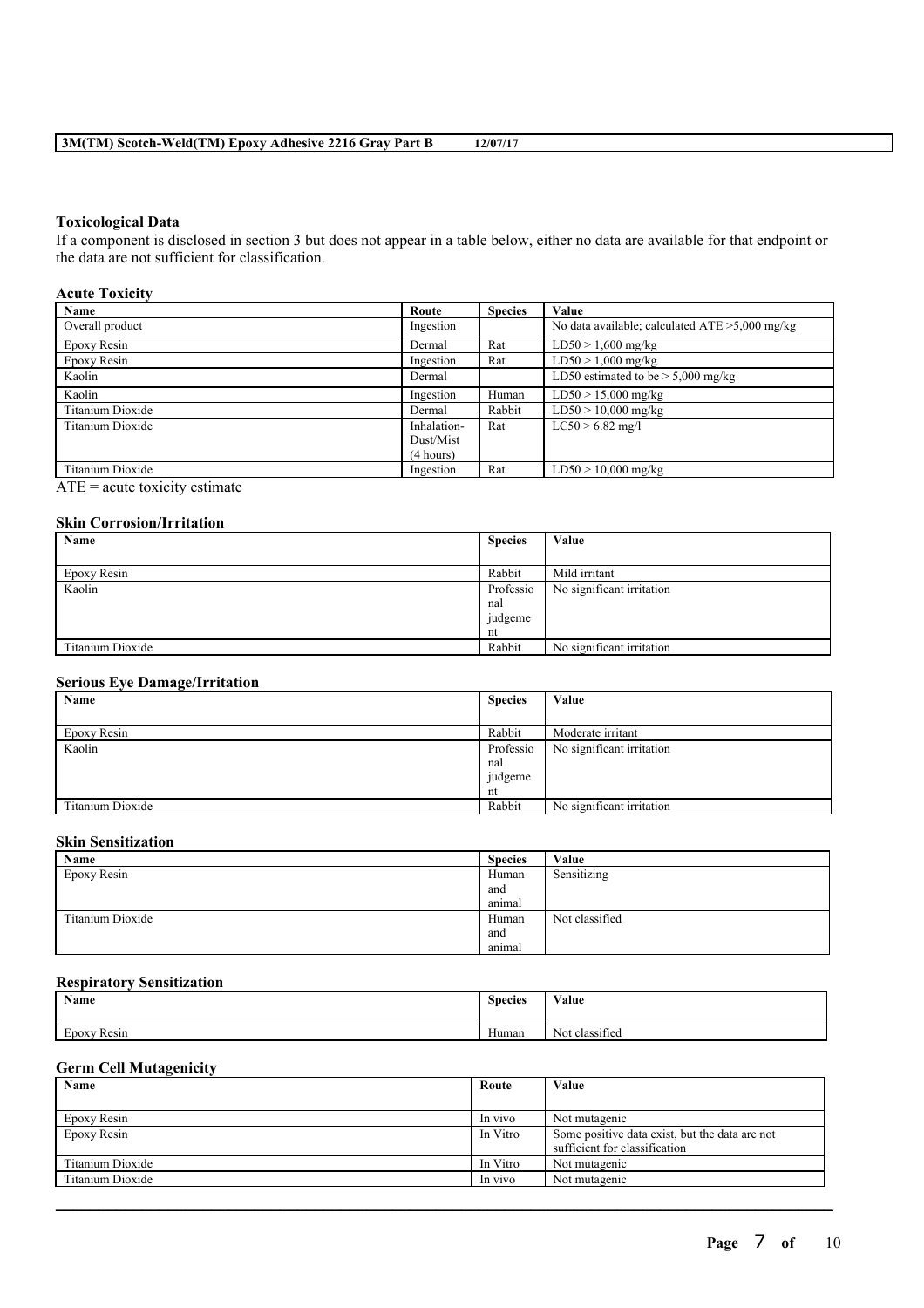# **3M(TM) Scotch-Weld(TM) Epoxy Adhesive 2216 Gray Part B 12/07/17**

#### **Carcinogenicity**

| Name             | Route      | <b>Species</b> | Value                                          |
|------------------|------------|----------------|------------------------------------------------|
| Epoxy Resin      | Dermal     | Mouse          | Some positive data exist, but the data are not |
|                  |            |                | sufficient for classification                  |
| Kaolin           | Inhalation | Multiple       | Not carcinogenic                               |
|                  |            | animal         |                                                |
|                  |            | species        |                                                |
| Titanium Dioxide | Ingestion  | Multiple       | Not carcinogenic                               |
|                  |            | animal         |                                                |
|                  |            | species        |                                                |
| Titanium Dioxide | Inhalation | Rat            | Carcinogenic                                   |

### **Reproductive Toxicity**

#### **Reproductive and/or Developmental Effects**

| Name        | Route     | Value                                  | <b>Species</b> | <b>Test Result</b> | <b>Exposure</b> |
|-------------|-----------|----------------------------------------|----------------|--------------------|-----------------|
|             |           |                                        |                |                    | <b>Duration</b> |
| Epoxy Resin | Ingestion | Not classified for female reproduction | Rat            | <b>NOAEL 750</b>   | 2 generation    |
|             |           |                                        |                | mg/kg/day          |                 |
| Epoxy Resin | Ingestion | Not classified for male reproduction   | Rat            | <b>NOAEL 750</b>   | 2 generation    |
|             |           |                                        |                | mg/kg/day          |                 |
| Epoxy Resin | Dermal    | Not classified for development         | Rabbit         | <b>NOAEL 300</b>   | during          |
|             |           |                                        |                | mg/kg/day          | organogenesi    |
|             |           |                                        |                |                    |                 |
| Epoxy Resin | Ingestion | Not classified for development         | Rat            | <b>NOAEL 750</b>   | 2 generation    |
|             |           |                                        |                | mg/kg/day          |                 |

# **Target Organ(s)**

# **Specific Target Organ Toxicity - single exposure**

For the component/components, either no data are currently available or the data are not sufficient for classification.

#### **Specific Target Organ Toxicity - repeated exposure**

| o<br>Name               | Route      | <b>Target Organ(s)</b>                                                                                                     | Value                                                                              | <b>Species</b> | <b>Test Result</b>                 | <b>Exposure</b><br><b>Duration</b> |
|-------------------------|------------|----------------------------------------------------------------------------------------------------------------------------|------------------------------------------------------------------------------------|----------------|------------------------------------|------------------------------------|
| Epoxy Resin             | Dermal     | liver                                                                                                                      | Not classified                                                                     | Rat            | <b>NOAEL</b><br>1,000<br>mg/kg/day | 2 years                            |
| Epoxy Resin             | Dermal     | nervous system                                                                                                             | Not classified                                                                     | Rat            | <b>NOAEL</b><br>1,000<br>mg/kg/day | 13 weeks                           |
| Epoxy Resin             | Ingestion  | auditory system  <br>heart   endocrine<br>system  <br>hematopoietic<br>system   liver   eyes  <br>kidney and/or<br>bladder | Not classified                                                                     | Rat            | <b>NOAEL</b><br>1,000<br>mg/kg/day | 28 days                            |
| Kaolin                  | Inhalation | pneumoconiosis                                                                                                             | Causes damage to organs through<br>prolonged or repeated exposure                  | Human          | <b>NOAEL NA</b>                    | occupational<br>exposure           |
| Kaolin                  | Inhalation | pulmonary fibrosis                                                                                                         | Not classified                                                                     | Rat            | <b>NOAEL Not</b><br>available      |                                    |
| <b>Titanium Dioxide</b> | Inhalation | respiratory system                                                                                                         | Some positive data exist, but the<br>data are not sufficient for<br>classification | Rat            | LOAEL 0.01<br>mg/l                 | 2 years                            |
| Titanium Dioxide        | Inhalation | pulmonary fibrosis                                                                                                         | Not classified                                                                     | Human          | <b>NOAEL Not</b><br>available      | occupational<br>exposure           |

### **Aspiration Hazard**

For the component/components, either no data are currently available or the data are not sufficient for classification.

# $\mathcal{L}_\mathcal{L} = \mathcal{L}_\mathcal{L} = \mathcal{L}_\mathcal{L} = \mathcal{L}_\mathcal{L} = \mathcal{L}_\mathcal{L} = \mathcal{L}_\mathcal{L} = \mathcal{L}_\mathcal{L} = \mathcal{L}_\mathcal{L} = \mathcal{L}_\mathcal{L} = \mathcal{L}_\mathcal{L} = \mathcal{L}_\mathcal{L} = \mathcal{L}_\mathcal{L} = \mathcal{L}_\mathcal{L} = \mathcal{L}_\mathcal{L} = \mathcal{L}_\mathcal{L} = \mathcal{L}_\mathcal{L} = \mathcal{L}_\mathcal{L}$ Please contact the address or phone number listed on the first page of the SDS for additional toxicological information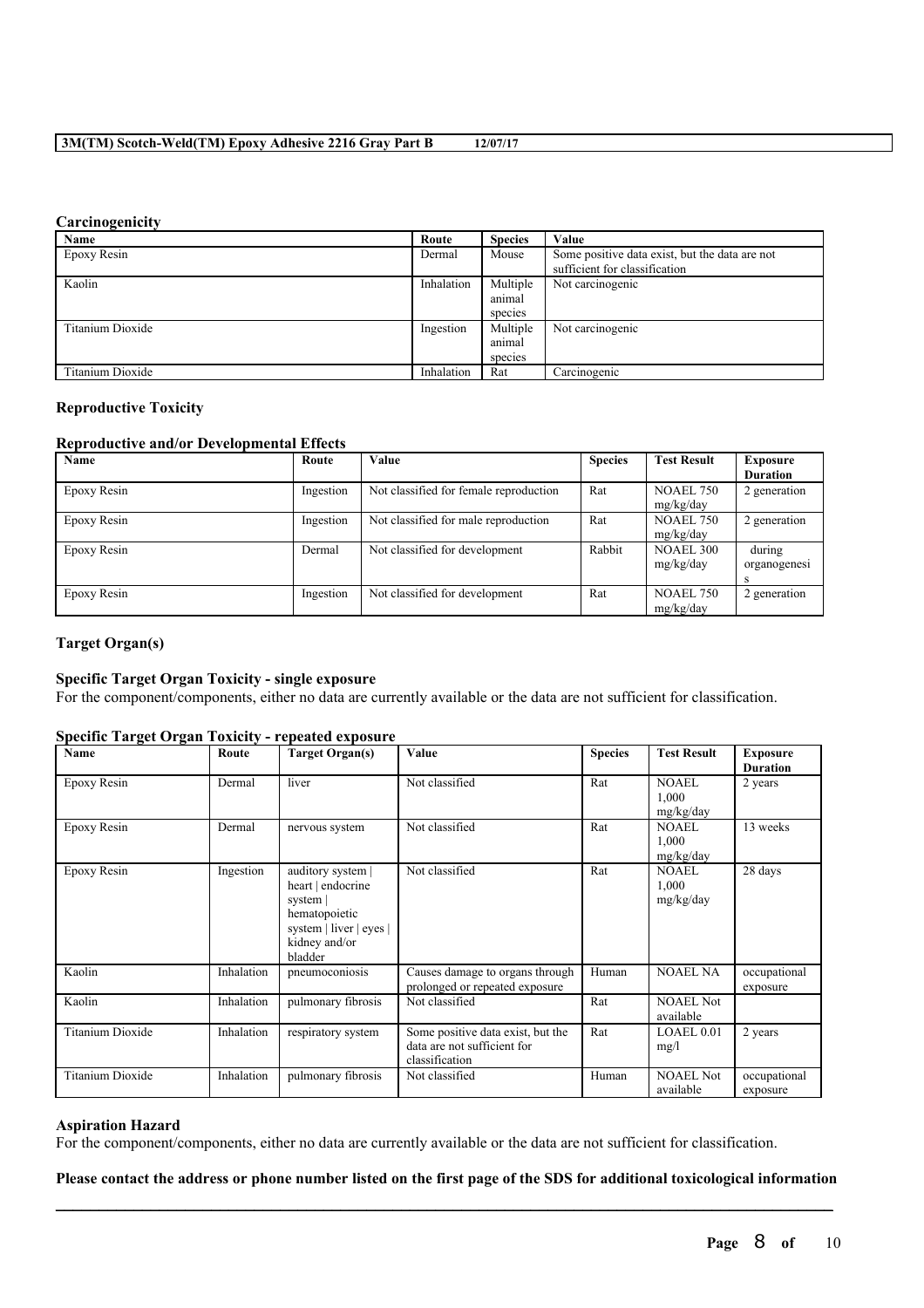#### **on this material and/or its components.**

# **SECTION 12: Ecological information**

# **Ecotoxicological information**

Please contact the address or phone number listed on the first page of the SDS for additional ecotoxicological information on this material and/or its components.

# **Chemical fate information**

Please contact the address or phone number listed on the first page of the SDS for additional chemical fate information on this material and/or its components.

# **SECTION 13: Disposal considerations**

#### **13.1. Disposal methods**

Dispose of contents/ container in accordance with the local/regional/national/international regulations.

Dispose of completely cured (or polymerized) material in a permitted industrial waste facility. As a disposal alternative, incinerate uncured product in a permitted waste incineration facility. Proper destruction may require the use of additional fuel during incineration processes. Combustion products will include halogen acid (HCl/HF/HBr). Facility must be capable of handling halogenated materials. Empty drums/barrels/containers used for transporting and handling hazardous chemicals (chemical substances/mixtures/preparations classified as Hazardous as per applicable regulations) shall be considered, stored, treated & disposed of as hazardous wastes unless otherwise defined by applicable waste regulations. Consult with the respective regulating authorities to determine the available treatment and disposal facilities.

# **EPA Hazardous Waste Number (RCRA):** Not regulated

# **SECTION 14: Transport Information**

For Transport Information, please visit http://3M.com/Transportinfo or call 1-800-364-3577 or 651-737-6501.

# **SECTION 15: Regulatory information**

# **15.1. US Federal Regulations**

Contact 3M for more information.

# **EPCRA 311/312 Hazard Classifications:**

| <b>Physical Hazards</b><br>Not applicable |
|-------------------------------------------|
|                                           |

# **Health Hazards**

Respiratory or Skin Sensitization Serious eye damage or eye irritation

# **15.2. State Regulations**

Contact 3M for more information.

# **15.3. Chemical Inventories**

The components of this product are in compliance with the chemical notification requirements of TSCA.

 $\mathcal{L}_\mathcal{L} = \mathcal{L}_\mathcal{L} = \mathcal{L}_\mathcal{L} = \mathcal{L}_\mathcal{L} = \mathcal{L}_\mathcal{L} = \mathcal{L}_\mathcal{L} = \mathcal{L}_\mathcal{L} = \mathcal{L}_\mathcal{L} = \mathcal{L}_\mathcal{L} = \mathcal{L}_\mathcal{L} = \mathcal{L}_\mathcal{L} = \mathcal{L}_\mathcal{L} = \mathcal{L}_\mathcal{L} = \mathcal{L}_\mathcal{L} = \mathcal{L}_\mathcal{L} = \mathcal{L}_\mathcal{L} = \mathcal{L}_\mathcal{L}$ 

Contact 3M for more information.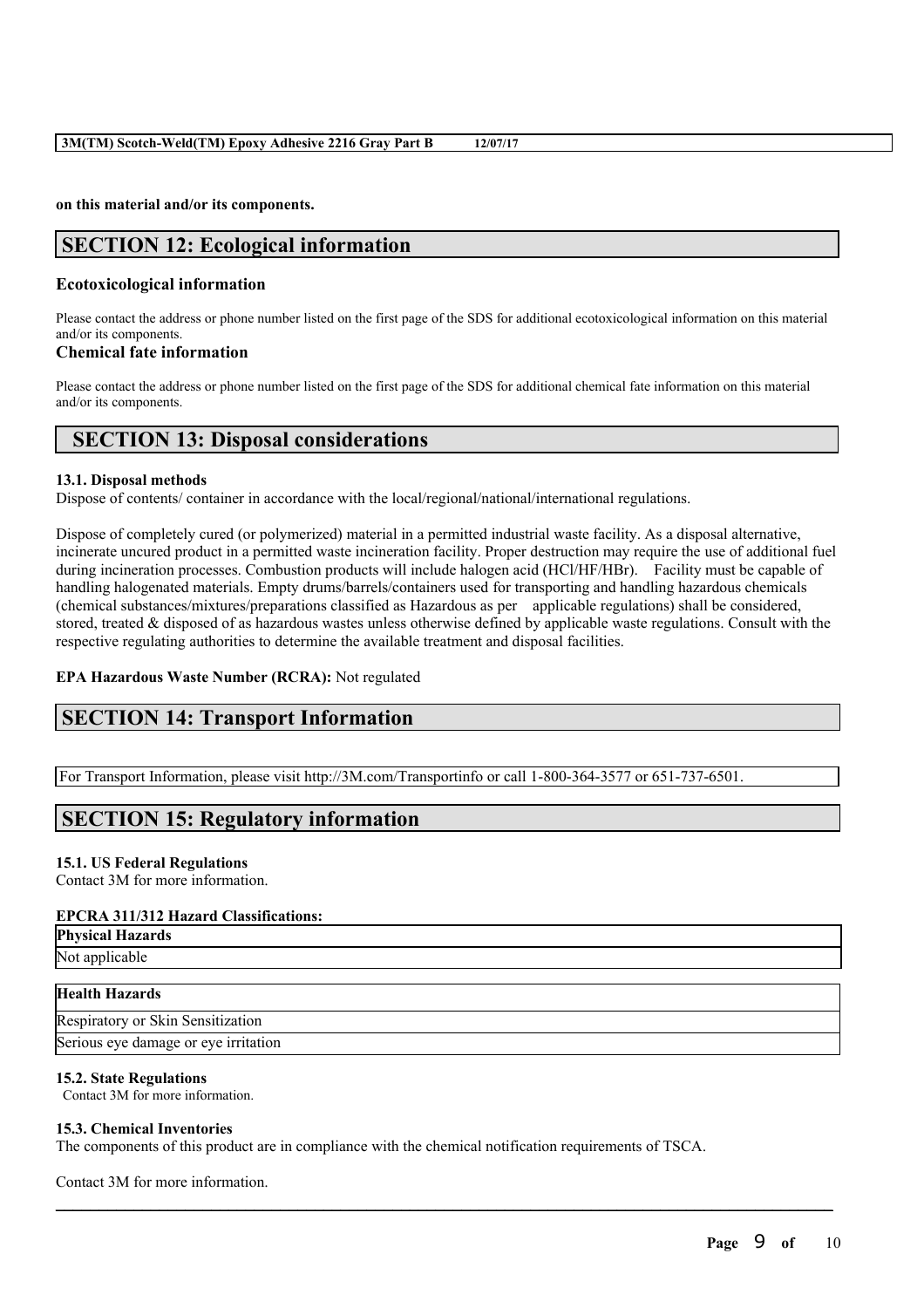# **15.4. International Regulations**

Contact 3M for more information.

# **This SDS has been prepared to meet the U.S. OSHA Hazard Communication Standard, 29 CFR 1910.1200.**

# **SECTION 16: Other information**

# **NFPA Hazard Classification**

**Health:** 2 **Flammability:** 1 **Instability:** 1 **Special Hazards:** None

National Fire Protection Association (NFPA) hazard ratings are designed for use by emergency response personnel to address the hazards that are presented by short-term, acute exposure to a material under conditions of fire, spill, or similar emergencies. Hazard ratings are primarily based on the inherent physical and toxic properties of the material but also include the toxic properties of combustion or decomposition products that are known to be generated in significant quantities.

| <b>Document Group:</b> | 10-3167-3 | <b>Version Number:</b>  | 28.00    |
|------------------------|-----------|-------------------------|----------|
| <b>Issue Date:</b>     | 12/07/17  | <b>Supercedes Date:</b> | 07/17/17 |

DISCLAIMER: The information in this Safety Data Sheet (SDS) is believed to be correct as of the date issued.3MMAKES NO WARRANTIES, EXPRESSED OR IMPLIED, INCLUDING, BUT NOT LIMITED TO, ANY IMPLIED WARRANTY OF MERCHANTABILITY OR FITNESS FOR A PARTICULAR PURPOSE OR COURSE OF PERFORMANCE OR USAGE OF TRADE.User is responsible for determining whether the3Mproduct is fit for a particular purpose and suitable for user's method of use or application.Given the variety of factors that can affect the use and application of a3Mproduct, some of which are uniquely within the user's knowledge and control, it is essential that the user evaluate the 3M product to determine whether it is fit for a particular purpose and suitable for user's method of use or application.

3Mprovides information in electronic form as a service to its customers. Due to the remote possibility that electronic transfer may have resulted in errors, omissions or alterations in this information,3Mmakes no representations as to its completeness or accuracy. In addition, information obtained from a database may not be as current as the information in the SDS available directly from3M

 $\mathcal{L}_\mathcal{L} = \mathcal{L}_\mathcal{L} = \mathcal{L}_\mathcal{L} = \mathcal{L}_\mathcal{L} = \mathcal{L}_\mathcal{L} = \mathcal{L}_\mathcal{L} = \mathcal{L}_\mathcal{L} = \mathcal{L}_\mathcal{L} = \mathcal{L}_\mathcal{L} = \mathcal{L}_\mathcal{L} = \mathcal{L}_\mathcal{L} = \mathcal{L}_\mathcal{L} = \mathcal{L}_\mathcal{L} = \mathcal{L}_\mathcal{L} = \mathcal{L}_\mathcal{L} = \mathcal{L}_\mathcal{L} = \mathcal{L}_\mathcal{L}$ 

#### **3M USA SDSs are available at www.3M.com**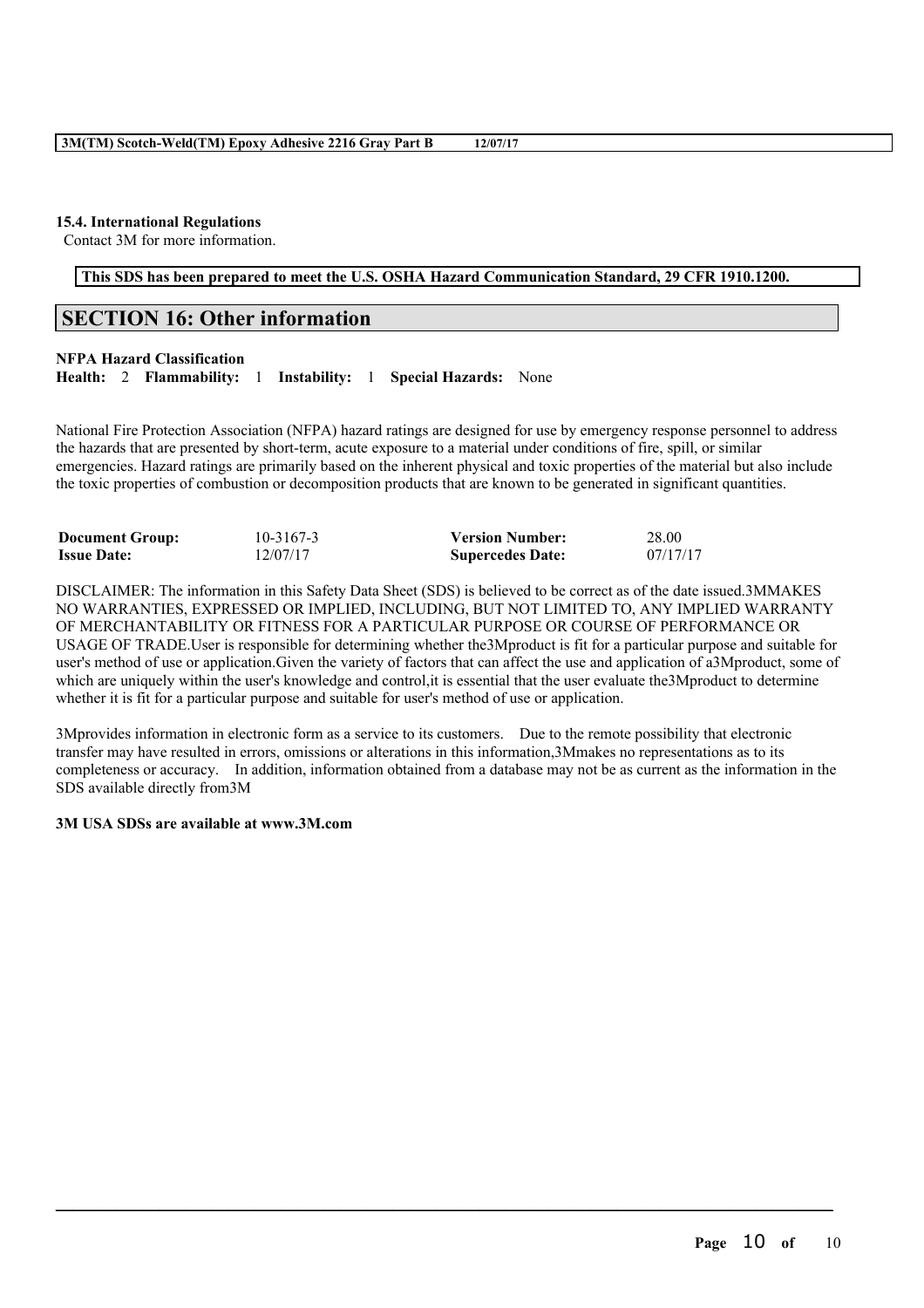

# **Safety Data Sheet**

Copyright,2017,3M Company.

All rights reserved. Copying and/or downloading of this information for the purpose of properly utilizing 3M products is allowed provided that: (1) the information is copied in full with no changes unless prior written agreement is obtained from 3M, and (2) neither the copy nor the original is resold or otherwise distributed with the intention of earning a profit thereon.

 $\mathcal{L}_\mathcal{L} = \mathcal{L}_\mathcal{L} = \mathcal{L}_\mathcal{L} = \mathcal{L}_\mathcal{L} = \mathcal{L}_\mathcal{L} = \mathcal{L}_\mathcal{L} = \mathcal{L}_\mathcal{L} = \mathcal{L}_\mathcal{L} = \mathcal{L}_\mathcal{L} = \mathcal{L}_\mathcal{L} = \mathcal{L}_\mathcal{L} = \mathcal{L}_\mathcal{L} = \mathcal{L}_\mathcal{L} = \mathcal{L}_\mathcal{L} = \mathcal{L}_\mathcal{L} = \mathcal{L}_\mathcal{L} = \mathcal{L}_\mathcal{L}$ 

| <b>Document Group:</b> | 10-3174-9 | <b>Version Number:</b>  | 33.00    |
|------------------------|-----------|-------------------------|----------|
| <b>Issue Date:</b>     | 12/07/17  | <b>Supercedes Date:</b> | 07/17/17 |

# **SECTION 1: Identification**

# **1.1. Product identifier**

3M™ Scotch-Weld™ Epoxy Adhesive 2216 Gray Part A

**Product Identification Numbers** 62-2217-8530-6, 62-2217-8535-5, 62-2217-9530-5

# **1.2. Recommended use and restrictions on use**

**Recommended use** Structural adhesive

| 1.3. Supplier's details |                                         |
|-------------------------|-----------------------------------------|
| <b>MANUFACTURER:</b>    | 3M                                      |
| DIVISION:               | Industrial Adhesives and Tapes Division |
| <b>ADDRESS:</b>         | 3M Center, St. Paul, MN 55144-1000, USA |
| Telephone:              | 1-888-3M HELPS (1-888-364-3577)         |
|                         |                                         |

**1.4. Emergency telephone number** 1-800-364-3577 or (651) 737-6501 (24 hours)

# **SECTION 2: Hazard identification**

# **2.1. Hazard classification**

Serious Eye Damage/Irritation: Category 1. Skin Corrosion/Irritation: Category 2. Skin Sensitizer: Category 1. Reproductive Toxicity: Category 1B.

**2.2. Label elements Signal word**

Danger

**Symbols** Corrosion | Exclamation mark | Health Hazard |

**Pictograms**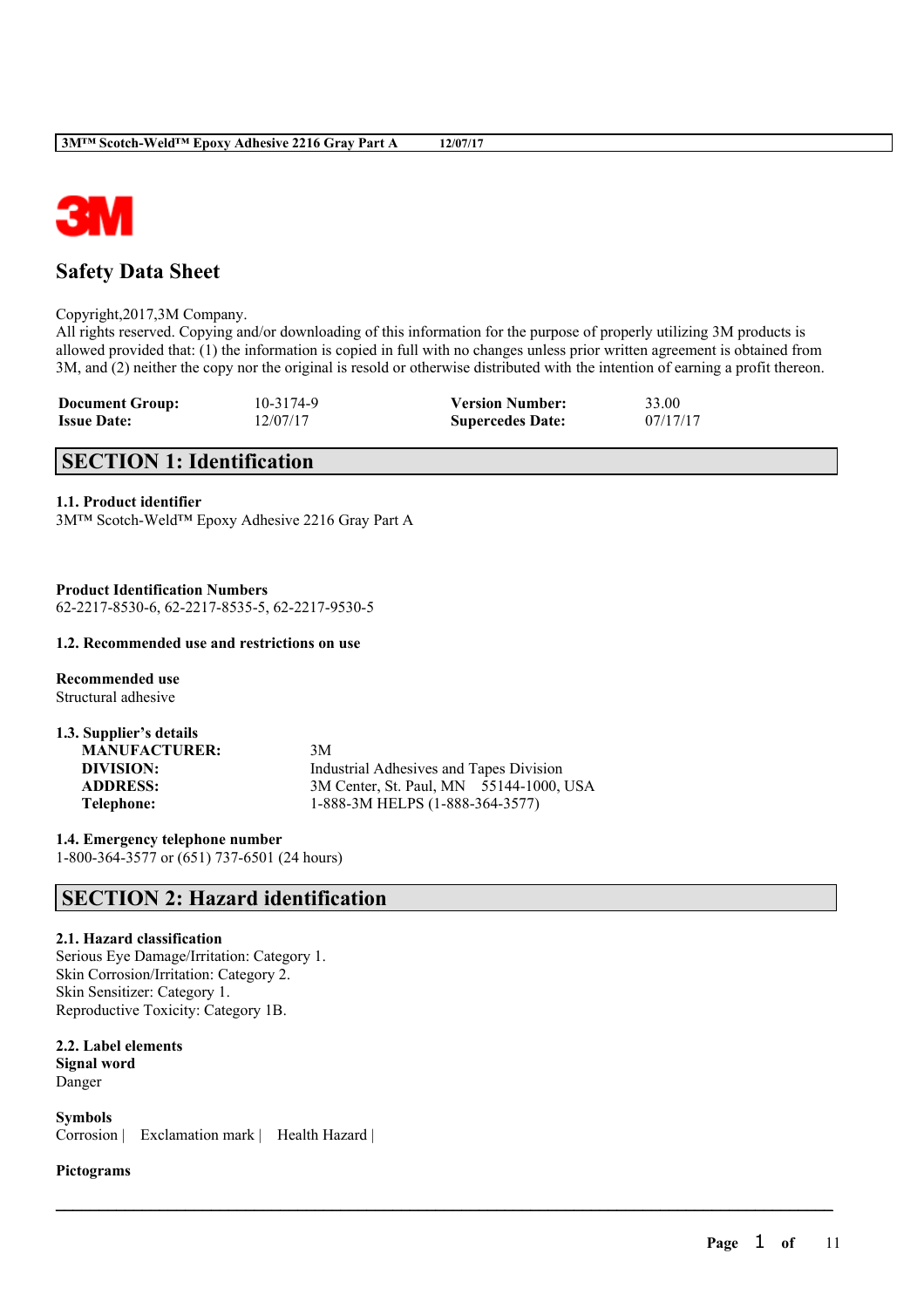

**Hazard Statements** Causes serious eye damage. Causes skin irritation. May cause an allergic skin reaction. May damage fertility or the unborn child.

# **Precautionary Statements**

#### **Prevention:**

Obtain special instructions before use. Do not handle until all safety precautions have been read and understood. Avoid breathing dust/fume/gas/mist/vapors/spray. Wear protective gloves and eye/face protection. Wash thoroughly after handling. Contaminated work clothing must not be allowed out of the workplace.

#### **Response:**

IF IN EYES: Rinse cautiously with water for several minutes. Remove contact lenses, if present and easy to do. Continue rinsing.

IF ON SKIN: Wash with plenty of soap and water. Immediately call a POISON CENTER or doctor/physician. If skin irritation or rash occurs: Get medical advice/attention. Take off contaminated clothing and wash it before reuse. IF exposed or concerned: Get medical advice/attention.

#### **Storage:**

Store locked up.

#### **Disposal:**

Dispose of contents/container in accordance with applicable local/regional/national/international regulations.

#### **Supplemental Information:**

Persons previously sensitized to amines may develop a cross-sensitization reaction to certain other amines.

60% of the mixture consists of ingredients of unknown acute oral toxicity. 60% of the mixture consists of ingredients of unknown acute dermal toxicity.

# **SECTION 3: Composition/information on ingredients**

| Ingredient                             | C.A.S. No. | $\%$ by Wt                |
|----------------------------------------|------------|---------------------------|
| <b>ALIPHATIC POLYMER DIAMINE</b>       | 68911-25-1 | 30 - 60 Trade Secret *    |
| <b>KAOLIN</b>                          | 1332-58-7  | 30 - 60 Trade Secret *    |
| BIS(3-AMINOPROPYL) ETHER OF DIETHYLENE | 4246-51-9  | 1 - 10 Trade Secret *     |
| <b>GLYCOL</b>                          |            |                           |
| Titanium Dioxide                       | 13463-67-7 | $\leq 0.5$ Trade Secret * |
| <b>ITOLUENE</b>                        | 108-88-3   | $\leq 0.5$ Trade Secret * |

\*The specific chemical identity and/or exact percentage (concentration) of this composition has been withheld as a trade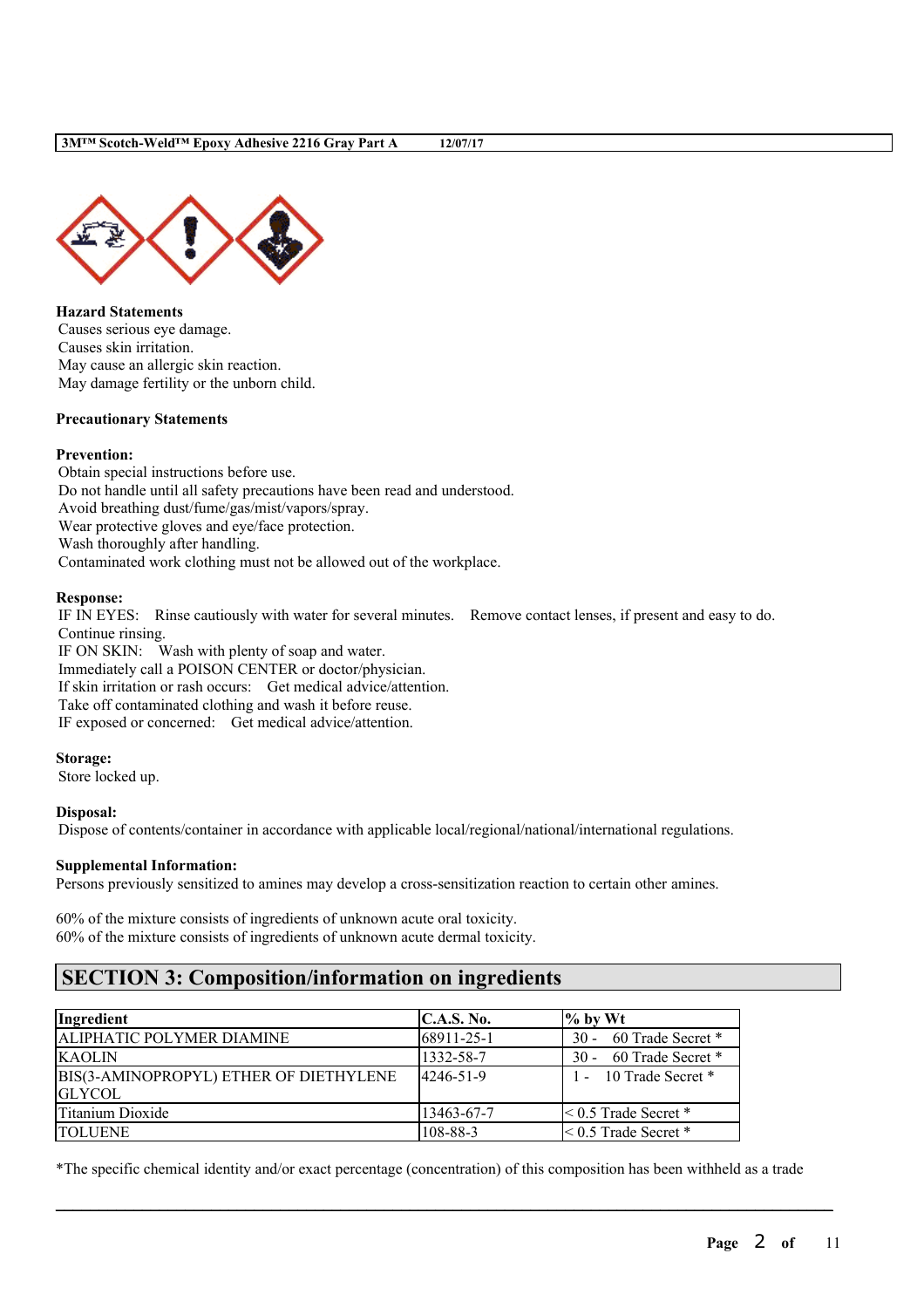secret.

# **SECTION 4: First aid measures**

# **4.1. Description of first aid measures**

#### **Inhalation:**

Remove person to fresh air. If you feel unwell, get medical attention.

#### **Skin Contact:**

Immediately wash with soap and water. Remove contaminated clothing and wash before reuse. If signs/symptoms develop, get medical attention.

# **Eye Contact:**

Immediately flush with large amounts of water for at least 15 minutes. Remove contact lenses if easy to do. Continue rinsing. Immediately get medical attention.

#### **If Swallowed:**

Rinse mouth. If you feel unwell, get medical attention.

# **4.2. Most important symptoms and effects, both acute and delayed**

See Section 11.1. Information on toxicological effects.

#### **4.3. Indication of any immediate medical attention and special treatment required**

Not applicable

# **SECTION 5: Fire-fighting measures**

# **5.1. Suitable extinguishing media**

In case of fire: Use a fire fighting agent suitable for ordinary combustible material such as water or foam to extinguish.

# **5.2. Special hazards arising from the substance or mixture**

None inherent in this product.

# **Hazardous Decomposition or By-Products**

| <b>Substance</b>              | Condition         |
|-------------------------------|-------------------|
| Amine Compounds               | During Combustion |
| Carbon monoxide               | During Combustion |
| Carbon dioxide                | During Combustion |
| Oxides of Nitrogen            | During Combustion |
| Toxic Vapor, Gas, Particulate | During Combustion |
|                               |                   |

# **5.3. Special protective actions for fire-fighters**

No special protective actions for fire-fighters are anticipated.

# **SECTION 6: Accidental release measures**

# **6.1. Personal precautions, protective equipment and emergency procedures**

Evacuate area. Ventilate the area with fresh air. For large spill, or spills in confined spaces, provide mechanical ventilation to disperse or exhaust vapors, in accordance with good industrial hygiene practice. Refer to other sections of this SDS for information regarding physical and health hazards, respiratory protection, ventilation, and personal protective equipment.

 $\mathcal{L}_\mathcal{L} = \mathcal{L}_\mathcal{L} = \mathcal{L}_\mathcal{L} = \mathcal{L}_\mathcal{L} = \mathcal{L}_\mathcal{L} = \mathcal{L}_\mathcal{L} = \mathcal{L}_\mathcal{L} = \mathcal{L}_\mathcal{L} = \mathcal{L}_\mathcal{L} = \mathcal{L}_\mathcal{L} = \mathcal{L}_\mathcal{L} = \mathcal{L}_\mathcal{L} = \mathcal{L}_\mathcal{L} = \mathcal{L}_\mathcal{L} = \mathcal{L}_\mathcal{L} = \mathcal{L}_\mathcal{L} = \mathcal{L}_\mathcal{L}$ 

# **6.2. Environmental precautions**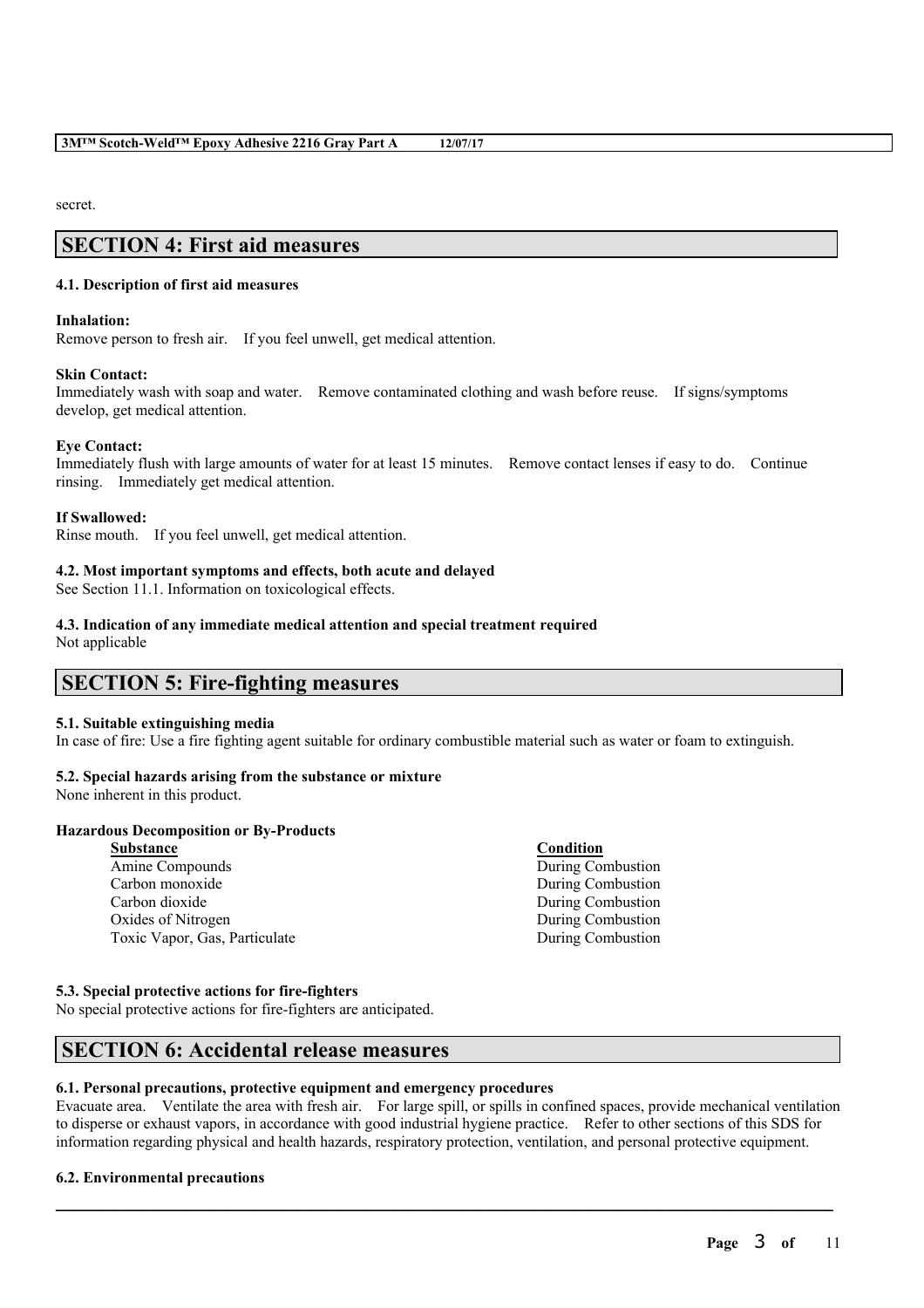Avoid release to the environment. For larger spills, cover drains and build dikes to prevent entry into sewer systems or bodies of water.

#### **6.3. Methods and material for containment and cleaning up**

Contain spill. Working from around the edges of the spill inward, cover with bentonite, vermiculite, or commercially available inorganic absorbent material. Mix in sufficient absorbent until it appears dry. Remember, adding an absorbent material does not remove a physical, health, or environmental hazard. Collect as much of the spilled material as possible. Place in a closed container approved for transportation by appropriate authorities. Clean up residue with an appropriate solvent selected by a qualified and authorized person. Ventilate the area with fresh air. Read and follow safety precautions on the solvent label and SDS. Seal the container. Dispose of collected material as soon as possible in accordance with applicable local/regional/national/international regulations.

# **SECTION 7: Handling and storage**

# **7.1. Precautions for safe handling**

For industrial or professional use only. Do not handle until all safety precautions have been read and understood. Do not breathe dust/fume/gas/mist/vapors/spray. Do not get in eyes, on skin, or on clothing. Do not eat, drink or smoke when using this product. Wash thoroughly after handling. Contaminated work clothing should not be allowed out of the workplace. Avoid release to the environment. Wash contaminated clothing before reuse. Use personal protective equipment (gloves, respirators, etc.) as required.

#### **7.2. Conditions for safe storage including any incompatibilities**

No special storage requirements.

# **SECTION 8: Exposure controls/personal protection**

#### **8.1. Control parameters**

#### **Occupational exposure limits**

If a component is disclosed in section 3 but does not appear in the table below, an occupational exposure limit is not available for the component.

| Ingredient              | <b>C.A.S. No.</b> | Agency       | Limit type                    | <b>Additional Comments</b> |
|-------------------------|-------------------|--------------|-------------------------------|----------------------------|
| <b>TOLUENE</b>          | 108-88-3          | <b>ACGIH</b> | TWA:20 ppm                    | A4: Not class, as human    |
|                         |                   |              |                               | carcin                     |
| <b>TOLUENE</b>          | 108-88-3          | <b>OSHA</b>  | TWA:200 ppm;CEIL:300 ppm      |                            |
| <b>KAOLIN</b>           | 1332-58-7         | <b>ACGIH</b> | TWA(respirable fraction):2    | A4: Not class. as human    |
|                         |                   |              | mg/m3                         | carcin                     |
| KAOLIN, TOTAL DUST      | 1332-58-7         | <b>OSHA</b>  | TWA(as total dust):15         |                            |
|                         |                   |              | mg/m3;TWA(respirable          |                            |
|                         |                   |              | fraction): $5 \text{ mg/m}$ 3 |                            |
| <b>Titanium Dioxide</b> | 13463-67-7        | ACGIH        | TWA:10 mg/m3                  | A4: Not class. as human    |
|                         |                   |              |                               | carcin                     |
| Titanium Dioxide        | 13463-67-7        | <b>OSHA</b>  | TWA(as total dust):15 mg/m3   |                            |

ACGIH : American Conference of Governmental Industrial Hygienists

AIHA : American Industrial Hygiene Association

CMRG : Chemical Manufacturer's Recommended Guidelines

OSHA : United States Department of Labor - Occupational Safety and Health Administration

TWA: Time-Weighted-Average

STEL: Short Term Exposure Limit

CEIL: Ceiling

#### **8.2. Exposure controls**

#### **8.2.1. Engineering controls**

Use general dilution ventilation and/or local exhaust ventilation to control airborne exposures to below relevant Exposure Limits and/or control dust/fume/gas/mist/vapors/spray. If ventilation is not adequate, use respiratory protection equipment.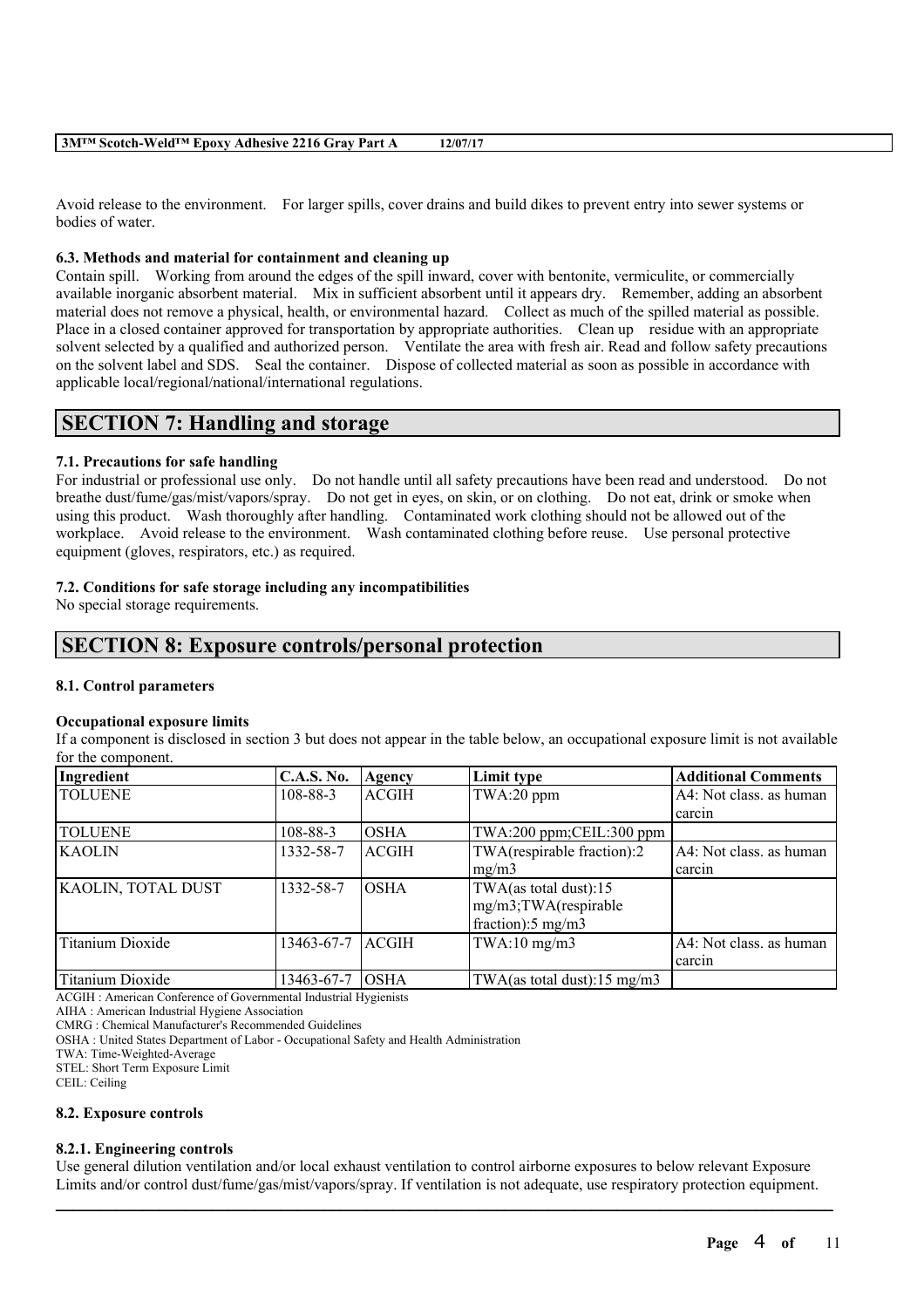### **8.2.2. Personal protective equipment (PPE)**

#### **Eye/face protection**

Select and use eye/face protection to prevent contact based on the results of an exposure assessment. The following eye/face protection(s) are recommended: Full Face Shield Indirect Vented Goggles

#### **Skin/hand protection**

Select and use gloves and/or protective clothing approved to relevant local standards to prevent skin contact based on the results of an exposure assessment. Selection should be based on use factors such as exposure levels, concentration of the substance or mixture, frequency and duration, physical challenges such as temperature extremes, and other use conditions. Consult with your glove and/or protective clothing manufacturer for selection of appropriate compatible gloves/protective clothing. Note: Nitrile gloves may be worn over polymer laminate gloves to improve dexterity. Gloves made from the following material(s) are recommended: Polymer laminate

#### **Respiratory protection**

An exposure assessment may be needed to decide if a respirator is required. If a respirator is needed, use respirators as part of a full respiratory protection program. Based on the results of the exposure assessment, select from the following respirator type(s) to reduce inhalation exposure:

Half facepiece or full facepiece air-purifying respirator suitable for organic vapors and particulates

For questions about suitability for a specific application, consult with your respirator manufacturer.

# **SECTION 9: Physical and chemical properties**

#### **9.1. Information on basic physical and chemical properties**

| <b>General Physical Form:</b>             | Liquid                                                                                             |
|-------------------------------------------|----------------------------------------------------------------------------------------------------|
| <b>Specific Physical Form:</b>            | <b>Viscous</b>                                                                                     |
| Odor, Color, Grade:                       | pungent odor, gray.                                                                                |
| <b>Odor threshold</b>                     | No Data Available                                                                                  |
| pН                                        | Not Applicable                                                                                     |
| <b>Melting point</b>                      | Not Applicable                                                                                     |
| <b>Boiling Point</b>                      | No Data Available                                                                                  |
| <b>Flash Point</b>                        | >=201 °F [Test Method:Closed Cup]                                                                  |
| <b>Evaporation rate</b>                   | Not Applicable                                                                                     |
| <b>Flammability (solid, gas)</b>          | Not Applicable                                                                                     |
| <b>Flammable Limits(LEL)</b>              | Not Applicable                                                                                     |
| <b>Flammable Limits(UEL)</b>              | Not Applicable                                                                                     |
| <b>Vapor Pressure</b>                     | $\leq$ =0.1 mmHg [@ 25 °C]                                                                         |
| <b>Vapor Density</b>                      | Not Applicable                                                                                     |
| <b>Density</b>                            | 1.26 g/ml $[@ 20 °C]$                                                                              |
| <b>Specific Gravity</b>                   | 1.26 $[@, 20 °C]$ [ <i>Ref Std</i> :WATER=1]                                                       |
| <b>Solubility in Water</b>                | Nil                                                                                                |
| Solubility- non-water                     | No Data Available                                                                                  |
| Partition coefficient: n-octanol/water    | No Data Available                                                                                  |
| <b>Autoignition temperature</b>           | No Data Available                                                                                  |
| <b>Decomposition temperature</b>          | No Data Available                                                                                  |
| <b>Viscosity</b>                          | 40,000 - 80,000 centipoise $\lceil \omega \rceil$ 20 °C $\lceil$ [ <i>Test Method:</i> Brookfield] |
| <b>Hazardous Air Pollutants</b>           | <1 % weight [Test Method: Calculated]                                                              |
| Molecular weight                          | No Data Available                                                                                  |
| <b>VOC Less H2O &amp; Exempt Solvents</b> | 3.7 g/l [Test Method: calculated SCAQMD rule 443.1]                                                |
|                                           |                                                                                                    |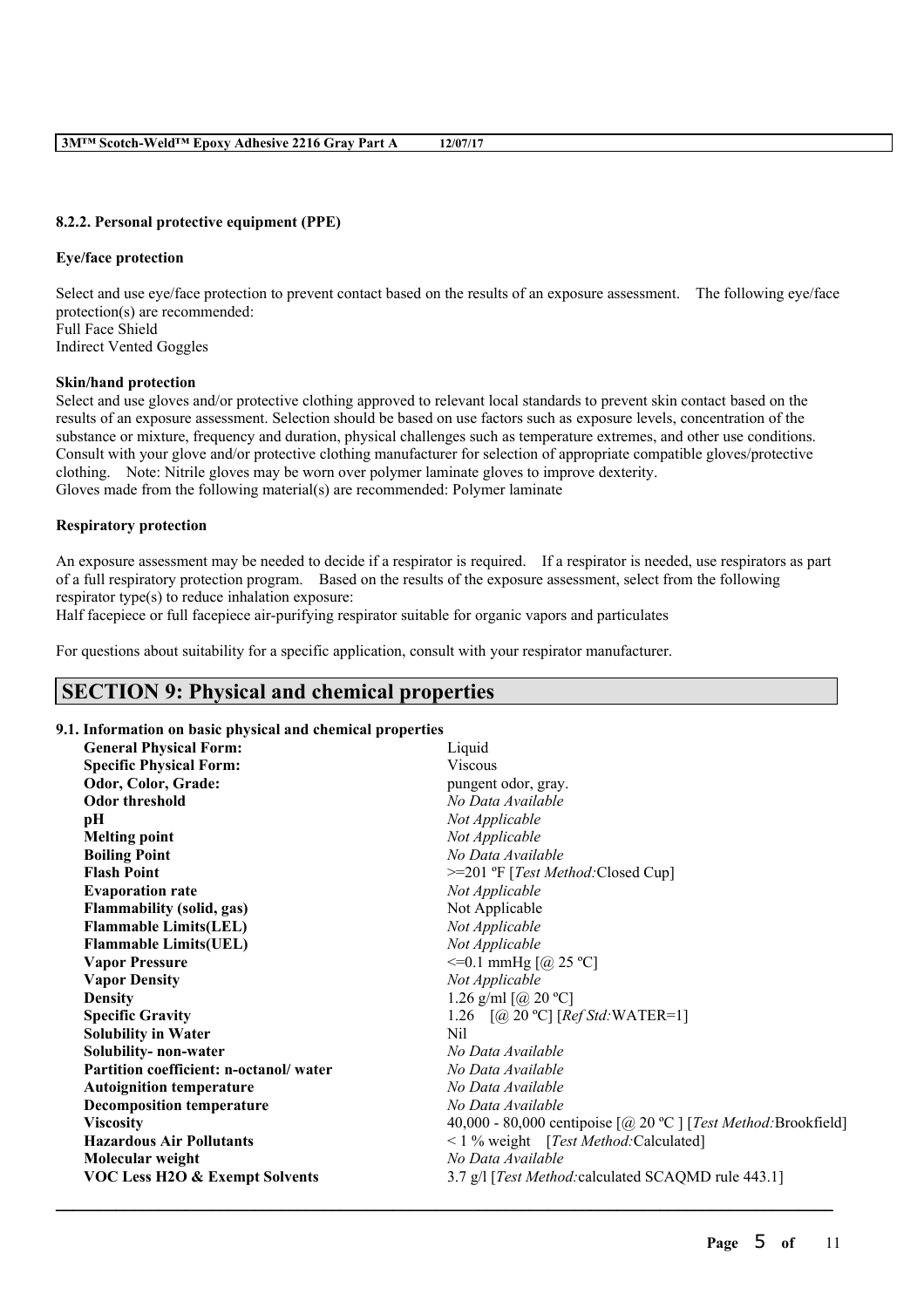[*Details:*when used as intended with Part B] **VOC Less H2O & Exempt Solvents** < 0.5 % [*Test Method:*calculated SCAQMD rule 443.1] [*Details:*when used as intended with Part B] **VOC Less H2O & Exempt Solvents** 6.12 g/l [*Test Method:*calculated SCAQMD rule 443.1] [*Details:*as supplied]

# **SECTION 10: Stability and reactivity**

#### **10.1. Reactivity**

This material may be reactive with certain agents under certain conditions - see the remaining headings in this section.

**10.2. Chemical stability** Stable.

#### **10.3. Possibility of hazardous reactions**

Hazardous polymerization will not occur.

#### **10.4. Conditions to avoid**

Heat is generated during cure. Do not cure a mass larger than 50 grams in a confined space to prevent a premature exothermic reaction with production of intense heat and smoke.

# **10.5. Incompatible materials**

None known.

**10.6. Hazardous decomposition products Substance Condition**

None known.

Refer to section 5.2 for hazardous decomposition products during combustion.

# **SECTION 11: Toxicological information**

The information below may not be consistent with the material classification in Section 2 if specific ingredient **classifications are mandated by a competent authority. In addition, toxicological data on ingredients may not be** reflected in the material classification and/or the signs and symptoms of exposure, because an ingredient may be present below the threshold for labeling, an ingredient may not be available for exposure, or the data may not be **relevant to the material as a whole.**

# **11.1. Information on Toxicological effects**

**Signs and Symptoms of Exposure**

Based on test data and/or information on the components, this material may produce the following health effects:

#### **Inhalation:**

Respiratory Tract Irritation: Signs/symptoms may include cough, sneezing, nasal discharge, headache, hoarseness, and nose and throat pain.

May cause additional health effects (see below).

#### **Skin Contact:**

Skin Irritation: Signs/symptoms may include localized redness, swelling, itching, dryness, cracking, blistering, and pain.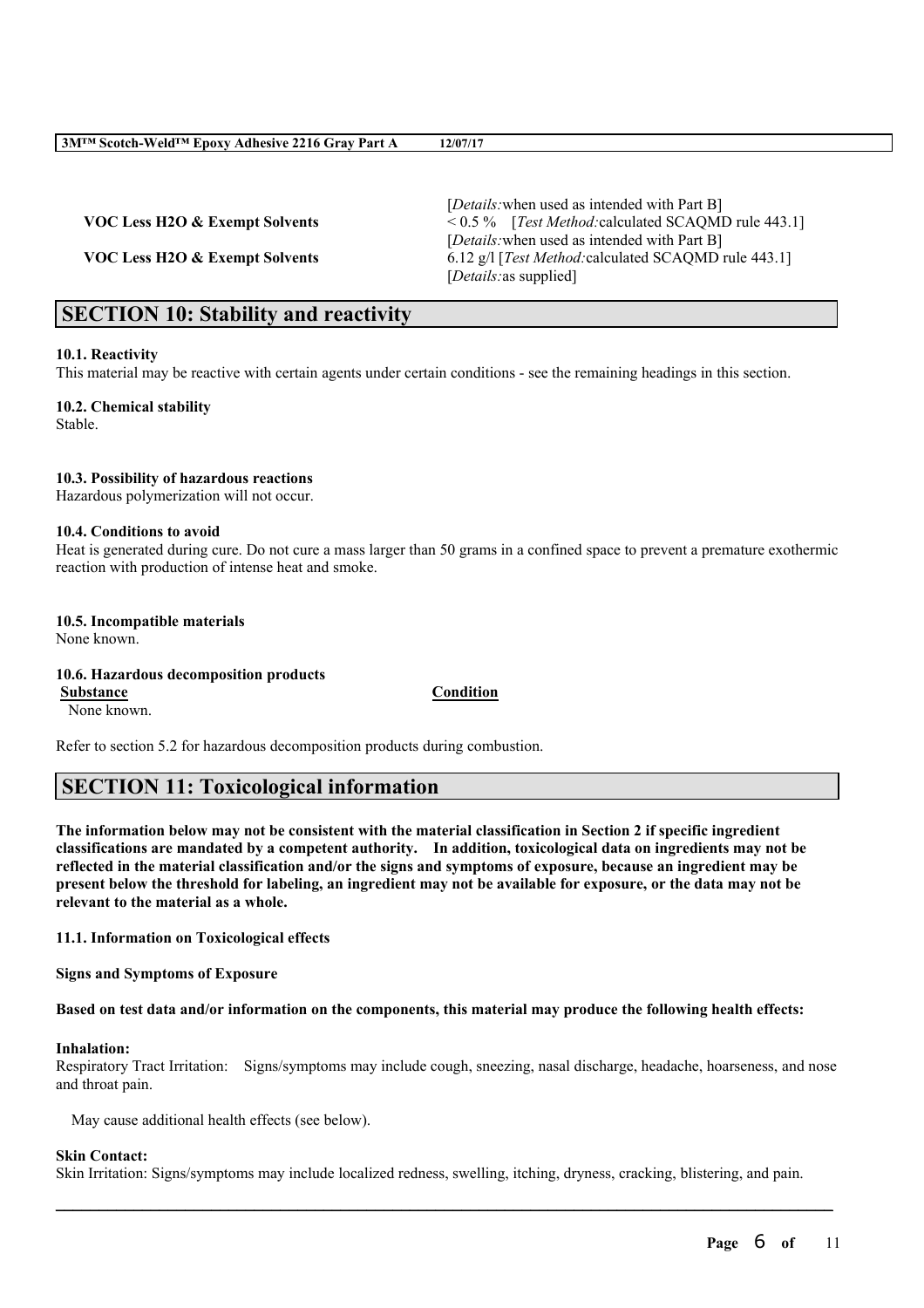Allergic Skin Reaction (non-photo induced): Signs/symptoms may include redness, swelling, blistering, and itching.

#### **Eye Contact:**

Corrosive (Eye Burns): Signs/symptoms may include cloudy appearance of the cornea, chemical burns, severe pain, tearing, ulcerations, significantly impaired vision or complete loss of vision.

#### **Ingestion:**

Gastrointestinal Irritation: Signs/symptoms may include abdominal pain, stomach upset, nausea, vomiting and diarrhea.

May cause additional health effects (see below).

# **Additional Health Effects:**

#### **Reproductive/Developmental Toxicity:**

Contains a chemical or chemicals which can cause birth defects or other reproductive harm.

#### **Carcinogenicity:**

| Ingredient                                                                                              | NO.                      | $\sim$<br>Aass<br>Description                       | 'egulation                                               |
|---------------------------------------------------------------------------------------------------------|--------------------------|-----------------------------------------------------|----------------------------------------------------------|
| <b>CONTRACT</b><br>$\overline{\phantom{a}}$<br><sup>1</sup> tanium<br>D <sub>10</sub> x <sub>1</sub> de | ،46<br>s-h<br>. .<br>TV. | ^*<br>IGп<br>carc.<br>Possible<br>human<br>$\sim$ 1 | International<br>Agency<br>on<br>Cancer<br>Researc.<br>ю |

#### **Additional Information:**

Persons previously sensitized to amines may develop a cross-sensitization reaction to certain other amines.

#### **Toxicological Data**

If a component is disclosed in section 3 but does not appear in a table below, either no data are available for that endpoint or the data are not sufficient for classification.

#### **Acute Toxicity**

| Name                                          | Route       | <b>Species</b> | Value                                             |
|-----------------------------------------------|-------------|----------------|---------------------------------------------------|
| Overall product                               | Dermal      |                | No data available; calculated $ATE > 5,000$ mg/kg |
| Overall product                               | Ingestion   |                | No data available; calculated $ATE > 5,000$ mg/kg |
| <b>KAOLIN</b>                                 | Dermal      |                | LD50 estimated to be $> 5,000$ mg/kg              |
| <b>KAOLIN</b>                                 | Ingestion   | Human          | $LD50 > 15,000$ mg/kg                             |
| BIS(3-AMINOPROPYL) ETHER OF DIETHYLENE GLYCOL | Dermal      | Rabbit         | LD50<br>$2,500$ mg/kg                             |
| BIS(3-AMINOPROPYL) ETHER OF DIETHYLENE GLYCOL | Ingestion   | Rat            | LD50<br>$3,160$ mg/kg                             |
| <b>TOLUENE</b>                                | Dermal      | Rat            | $12,000$ mg/kg<br>LD50                            |
| <b>TOLUENE</b>                                | Inhalation- | Rat            | LC50<br>$30 \text{ mg/l}$                         |
|                                               | Vapor (4    |                |                                                   |
|                                               | hours)      |                |                                                   |
| <b>TOLUENE</b>                                | Ingestion   | Rat            | LD50<br>$5,550$ mg/kg                             |
| Titanium Dioxide                              | Dermal      | Rabbit         | $LD50 > 10,000$ mg/kg                             |
| Titanium Dioxide                              | Inhalation- | Rat            | $LC50 > 6.82$ mg/l                                |
|                                               | Dust/Mist   |                |                                                   |
|                                               | (4 hours)   |                |                                                   |
| Titanium Dioxide                              | Ingestion   | Rat            | $LD50 > 10,000$ mg/kg                             |

 $ATE = acute$  toxicity estimate

#### **Skin Corrosion/Irritation**

| Name                                          | <b>Species</b> | Value                     |
|-----------------------------------------------|----------------|---------------------------|
|                                               |                |                           |
| Overall product                               |                | Irritant                  |
| ALIPHATIC POLYMER DIAMINE                     | Rabbit         | Irritant                  |
| <b>KAOLIN</b>                                 | Professio      | No significant irritation |
|                                               | nal            |                           |
|                                               | judgeme        |                           |
|                                               | nt             |                           |
| BIS(3-AMINOPROPYL) ETHER OF DIETHYLENE GLYCOL | Rabbit         | Corrosive                 |
| <b>TOLUENE</b>                                | Rabbit         | Irritant                  |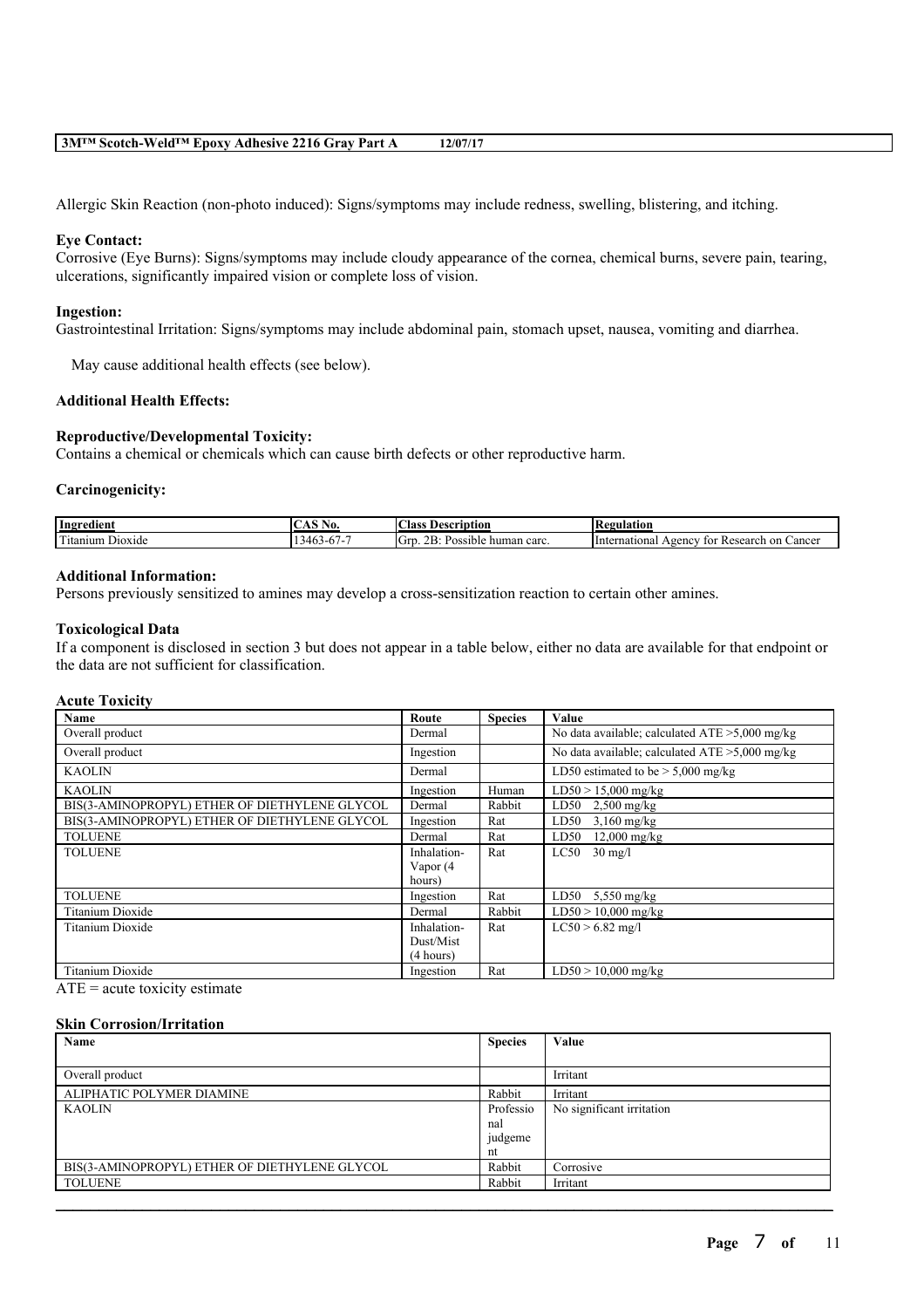| $\overline{\phantom{a}}$<br><b>Service</b><br>itanium<br>$D$ <sub>10</sub> x <sub>1</sub> de | Rabbit | - -<br>$\sim$ 00111.<br>irritation<br>ın.<br>N<br>$\sim$ |
|----------------------------------------------------------------------------------------------|--------|----------------------------------------------------------|

### **Serious Eye Damage/Irritation**

| Name                                          | <b>Species</b> | Value                     |
|-----------------------------------------------|----------------|---------------------------|
|                                               |                |                           |
| ALIPHATIC POLYMER DIAMINE                     | similar        | Corrosive                 |
|                                               | health         |                           |
|                                               | hazards        |                           |
| <b>KAOLIN</b>                                 | Professio      | No significant irritation |
|                                               | nal            |                           |
|                                               | judgeme        |                           |
|                                               | nt             |                           |
| BIS(3-AMINOPROPYL) ETHER OF DIETHYLENE GLYCOL | similar        | Corrosive                 |
|                                               | health         |                           |
|                                               | hazards        |                           |
| <b>TOLUENE</b>                                | Rabbit         | Moderate irritant         |
| Titanium Dioxide                              | Rabbit         | No significant irritation |

# **Skin Sensitization**

| Name                      | <b>Species</b> | Value          |
|---------------------------|----------------|----------------|
| Overall product           |                | Sensitizing    |
| ALIPHATIC POLYMER DIAMINE | Guinea         | Sensitizing    |
|                           | pig            |                |
| <b>TOLUENE</b>            | Guinea         | Not classified |
|                           | pig            |                |
| Titanium Dioxide          | Human          | Not classified |
|                           | and            |                |
|                           | animal         |                |

# **Respiratory Sensitization**

For the component/components, either no data are currently available or the data are not sufficient for classification.

## **Germ Cell Mutagenicity**

| Name             | Route    | Value         |
|------------------|----------|---------------|
|                  |          |               |
| <b>TOLUENE</b>   | In Vitro | Not mutagenic |
| <b>TOLUENE</b>   | In vivo  | Not mutagenic |
| Titanium Dioxide | In Vitro | Not mutagenic |
| Titanium Dioxide | In vivo  | Not mutagenic |

# **Carcinogenicity**

| Name             | Route      | <b>Species</b> | Value                                          |
|------------------|------------|----------------|------------------------------------------------|
| <b>KAOLIN</b>    | Inhalation | Multiple       | Not carcinogenic                               |
|                  |            | animal         |                                                |
|                  |            | species        |                                                |
| <b>TOLUENE</b>   | Dermal     | Mouse          | Some positive data exist, but the data are not |
|                  |            |                | sufficient for classification                  |
| <b>TOLUENE</b>   | Ingestion  | Rat            | Some positive data exist, but the data are not |
|                  |            |                | sufficient for classification                  |
| <b>TOLUENE</b>   | Inhalation | Mouse          | Some positive data exist, but the data are not |
|                  |            |                | sufficient for classification                  |
| Titanium Dioxide | Ingestion  | Multiple       | Not carcinogenic                               |
|                  |            | animal         |                                                |
|                  |            | species        |                                                |
| Titanium Dioxide | Inhalation | Rat            | Carcinogenic                                   |

# **Reproductive Toxicity**

# **Reproductive and/or Developmental Effects**

| <b>B</b> T<br>Name          | Route      | $\mathbf{v}$ $\mathbf{v}$<br>√alue<br>.         | $\sim$<br><b>Species</b> | Result<br>`est      | Exposure<br>$\sim$<br>Duration |
|-----------------------------|------------|-------------------------------------------------|--------------------------|---------------------|--------------------------------|
| <b>.UENE</b><br><b>TOLL</b> | Inhalation | classified<br>temale reproduction<br>Not<br>tor | $\mathbf{v}$<br>Human    | <b>NOAEL</b><br>Not | occupational                   |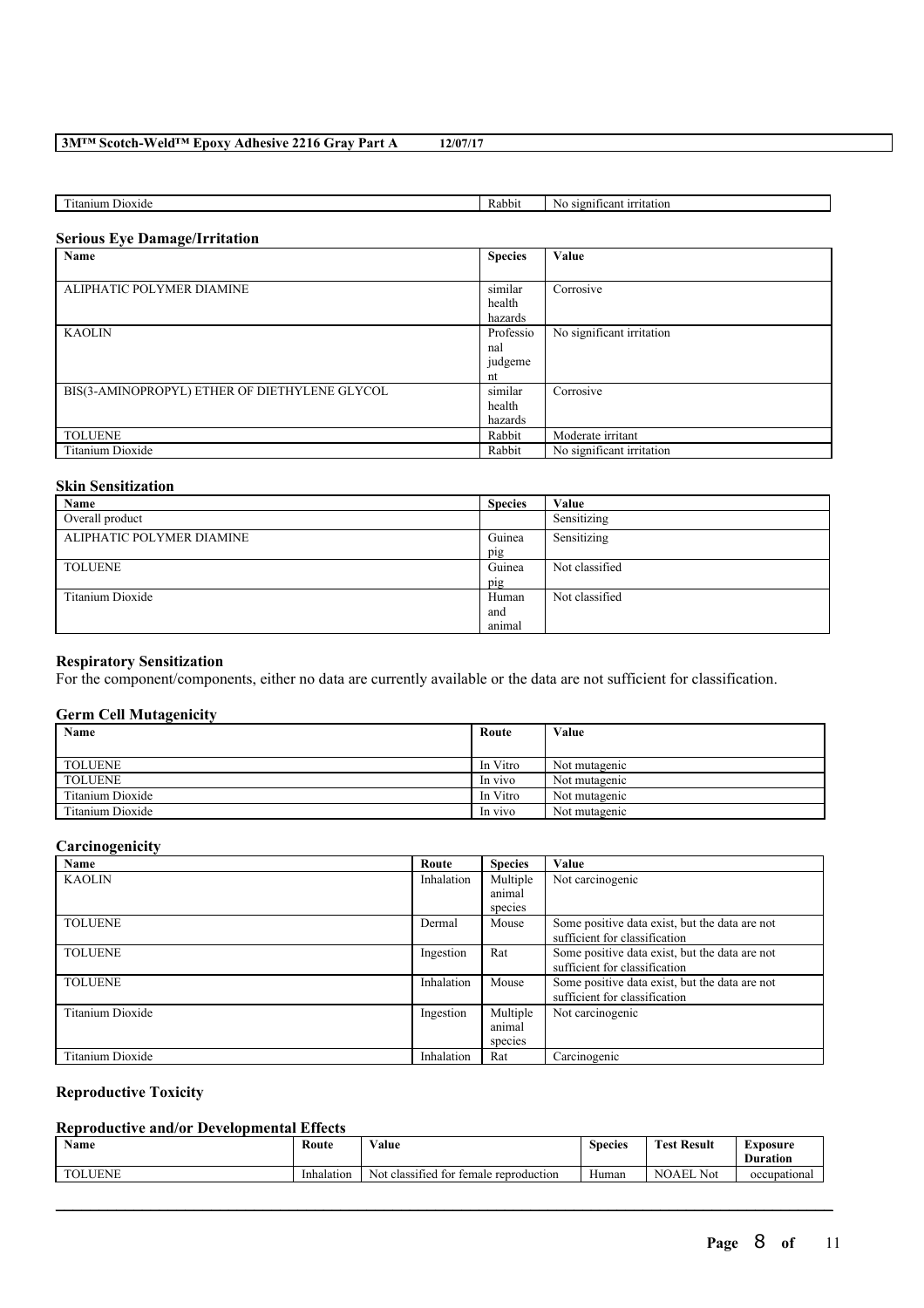|                |            |                                      |       | available        | exposure     |
|----------------|------------|--------------------------------------|-------|------------------|--------------|
| <b>TOLUENE</b> | Inhalation | Not classified for male reproduction | Rat   | NOAEL 2.3        | generation   |
|                |            |                                      |       | mg/l             |              |
| <b>TOLUENE</b> | Ingestion  | Toxic to development                 | Rat   | LOAEL 520        | during       |
|                |            |                                      |       | mg/kg/day        | gestation    |
| <b>TOLUENE</b> | Inhalation | Toxic to development                 | Human | <b>NOAEL Not</b> | poisoning    |
|                |            |                                      |       | available        | and/or abuse |

# **Target Organ(s)**

# **Specific Target Organ Toxicity - single exposure**

| Name                                                       | Route      | Target Organ(s)                      | Value                                                                              | <b>Species</b> | <b>Test Result</b>            | Exposure<br><b>Duration</b> |
|------------------------------------------------------------|------------|--------------------------------------|------------------------------------------------------------------------------------|----------------|-------------------------------|-----------------------------|
| BIS(3-AMINOPROPYL)<br><b>ETHER OF</b><br>DIETHYLENE GLYCOL | Inhalation | respiratory irritation               | Some positive data exist, but the<br>data are not sufficient for<br>classification |                | <b>NOAEL Not</b><br>available |                             |
| <b>TOLUENE</b>                                             | Inhalation | central nervous<br>system depression | May cause drowsiness or<br>dizziness                                               | Human          | <b>NOAEL Not</b><br>available |                             |
| <b>TOLUENE</b>                                             | Inhalation | respiratory irritation               | Some positive data exist, but the<br>data are not sufficient for<br>classification | Human          | <b>NOAEL Not</b><br>available |                             |
| <b>TOLUENE</b>                                             | Inhalation | immune system                        | Not classified                                                                     | Mouse          | NOAEL<br>$0.004 \text{ mg/l}$ | 3 hours                     |
| <b>TOLUENE</b>                                             | Ingestion  | central nervous<br>system depression | May cause drowsiness or<br>dizziness                                               | Human          | <b>NOAEL Not</b><br>available | poisoning<br>and/or abuse   |

# **Specific Target Organ Toxicity - repeated exposure**

| <b>Name</b>    | Route      | <b>Target Organ(s)</b>                                              | Value                                                                              | <b>Species</b>                | <b>Test Result</b>                 | <b>Exposure</b><br><b>Duration</b> |
|----------------|------------|---------------------------------------------------------------------|------------------------------------------------------------------------------------|-------------------------------|------------------------------------|------------------------------------|
| <b>KAOLIN</b>  | Inhalation | pneumoconiosis                                                      | Causes damage to organs through<br>prolonged or repeated exposure                  | Human                         | <b>NOAEL NA</b>                    | occupational<br>exposure           |
| <b>KAOLIN</b>  | Inhalation | pulmonary fibrosis                                                  | Not classified                                                                     | Rat                           | <b>NOAEL Not</b><br>available      |                                    |
| <b>TOLUENE</b> | Inhalation | auditory system  <br>nervous system  <br>eyes   olfactory<br>system | Causes damage to organs through<br>prolonged or repeated exposure                  | Human                         | <b>NOAEL Not</b><br>available      | poisoning<br>and/or abuse          |
| <b>TOLUENE</b> | Inhalation | respiratory system                                                  | Some positive data exist, but the<br>data are not sufficient for<br>classification | Rat                           | LOAEL <sub>2.3</sub><br>mg/l       | 15 months                          |
| <b>TOLUENE</b> | Inhalation | heart   liver   kidney<br>and/or bladder                            | Not classified                                                                     | Rat                           | <b>NOAEL 11.3</b><br>mg/l          | 15 weeks                           |
| <b>TOLUENE</b> | Inhalation | endocrine system                                                    | Not classified                                                                     | Rat                           | <b>NOAEL 1.1</b><br>mg/l           | 4 weeks                            |
| <b>TOLUENE</b> | Inhalation | immune system                                                       | Not classified                                                                     | Mouse                         | <b>NOAEL Not</b><br>available      | 20 days                            |
| <b>TOLUENE</b> | Inhalation | bone, teeth, nails,<br>and/or hair                                  | Not classified                                                                     | Mouse                         | NOAEL1.1<br>mg/l                   | 8 weeks                            |
| <b>TOLUENE</b> | Inhalation | hematopoietic<br>system   vascular<br>system                        | Not classified                                                                     | Human                         | <b>NOAEL Not</b><br>available      | occupational<br>exposure           |
| <b>TOLUENE</b> | Ingestion  | nervous system                                                      | Some positive data exist, but the<br>data are not sufficient for<br>classification | Rat                           | <b>NOAEL 625</b><br>mg/kg/day      | 13 weeks                           |
| <b>TOLUENE</b> | Ingestion  | heart                                                               | Not classified                                                                     | Rat                           | <b>NOAEL</b><br>2,500<br>mg/kg/day | 13 weeks                           |
| <b>TOLUENE</b> | Ingestion  | liver   kidney and/or<br>bladder                                    | Not classified                                                                     | Multiple<br>animal<br>species | <b>NOAEL</b><br>2,500<br>mg/kg/day | 13 weeks                           |
| <b>TOLUENE</b> | Ingestion  | hematopoietic<br>system                                             | Not classified                                                                     | Mouse                         | <b>NOAEL 600</b><br>mg/kg/day      | 14 days                            |
| <b>TOLUENE</b> | Ingestion  | endocrine system                                                    | Not classified                                                                     | Mouse                         | <b>NOAEL 105</b><br>mg/kg/day      | 28 days                            |
| <b>TOLUENE</b> | Ingestion  | immune system                                                       | Not classified                                                                     | Mouse                         | <b>NOAEL 105</b><br>mg/kg/day      | 4 weeks                            |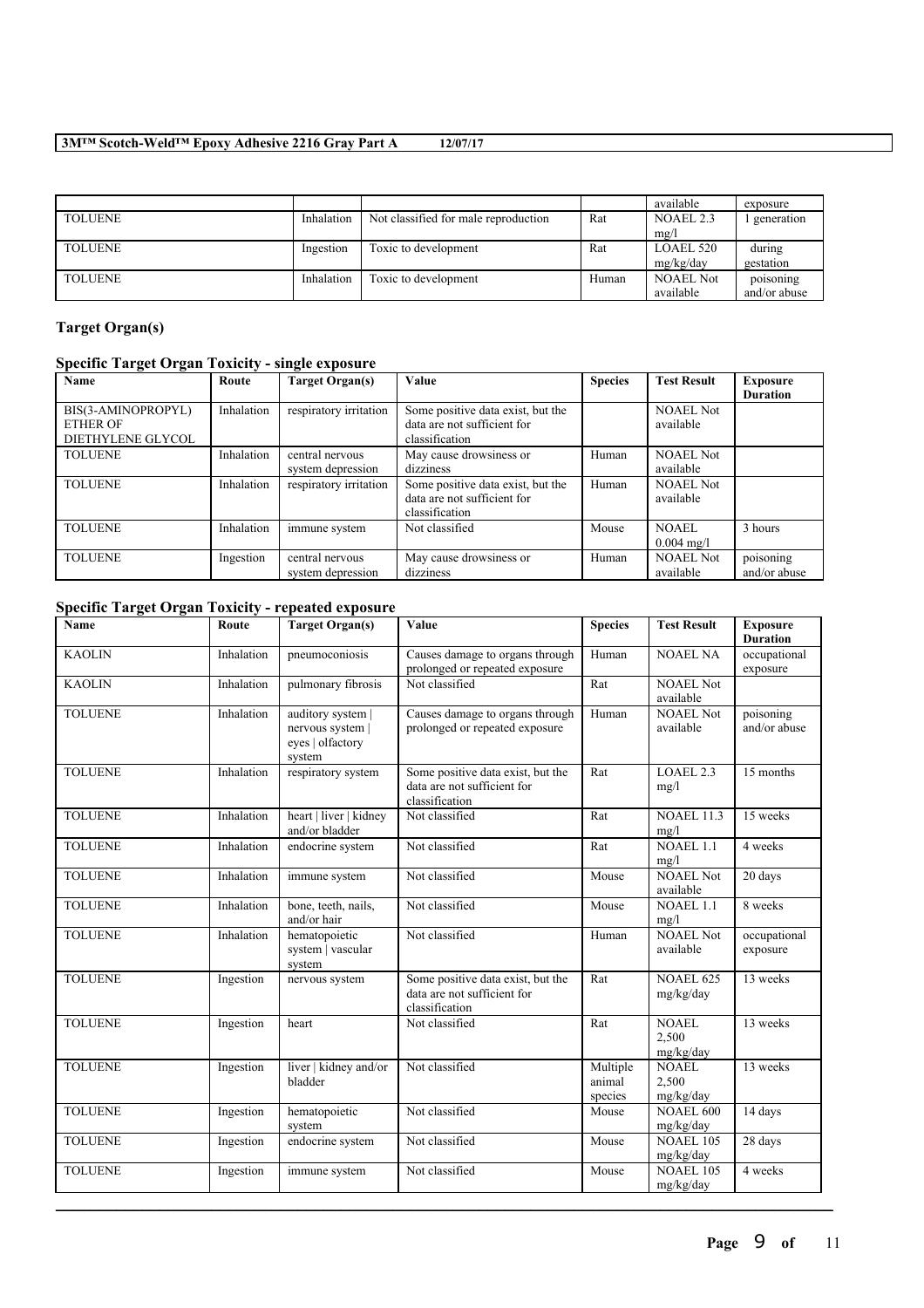| Titanium Dioxide | Inhalation | respiratory system | Some positive data exist, but the<br>data are not sufficient for<br>classification | Rat   | LOAEL 0.01<br>mg/l            | ' years                  |
|------------------|------------|--------------------|------------------------------------------------------------------------------------|-------|-------------------------------|--------------------------|
| Titanium Dioxide | Inhalation | pulmonary fibrosis | Not classified                                                                     | Human | <b>NOAEL Not</b><br>available | occupational<br>exposure |

#### **Aspiration Hazard**

| - 100<br><b>Name</b> | V alue                                   |
|----------------------|------------------------------------------|
| <b>TIME</b>          | $-1$<br>PQQQQQ<br>nazaro<br>ASDH<br>га н |

Please contact the address or phone number listed on the first page of the SDS for additional toxicological information **on this material and/or its components.**

# **SECTION 12: Ecological information**

# **Ecotoxicological information**

Please contact the address or phone number listed on the first page of the SDS for additional ecotoxicological information on this material and/or its components.

# **Chemical fate information**

Please contact the address or phone number listed on the first page of the SDS for additional chemical fate information on this material and/or its components.

# **SECTION 13: Disposal considerations**

# **13.1. Disposal methods**

Dispose of contents/ container in accordance with the local/regional/national/international regulations.

Dispose of completely cured (or polymerized) material in a permitted industrial waste facility. As a disposal alternative, incinerate uncured product in a permitted waste incineration facility. Proper destruction may require the use of additional fuel during incineration processes. Empty drums/barrels/containers used for transporting and handling hazardous chemicals (chemical substances/mixtures/preparations classified as Hazardous as per applicable regulations) shall be considered, stored, treated & disposed of as hazardous wastes unless otherwise defined by applicable waste regulations. Consult with the respective regulating authorities to determine the available treatment and disposal facilities.

 $\mathcal{L}_\mathcal{L} = \mathcal{L}_\mathcal{L} = \mathcal{L}_\mathcal{L} = \mathcal{L}_\mathcal{L} = \mathcal{L}_\mathcal{L} = \mathcal{L}_\mathcal{L} = \mathcal{L}_\mathcal{L} = \mathcal{L}_\mathcal{L} = \mathcal{L}_\mathcal{L} = \mathcal{L}_\mathcal{L} = \mathcal{L}_\mathcal{L} = \mathcal{L}_\mathcal{L} = \mathcal{L}_\mathcal{L} = \mathcal{L}_\mathcal{L} = \mathcal{L}_\mathcal{L} = \mathcal{L}_\mathcal{L} = \mathcal{L}_\mathcal{L}$ 

# **EPA Hazardous Waste Number (RCRA):** Not regulated

# **SECTION 14: Transport Information**

For Transport Information, please visit http://3M.com/Transportinfo or call 1-800-364-3577 or 651-737-6501.

# **SECTION 15: Regulatory information**

# **15.1. US Federal Regulations**

Contact 3M for more information.

# **EPCRA 311/312 Hazard Classifications:**

# **Physical Hazards**

Not applicable

# **Health Hazards**